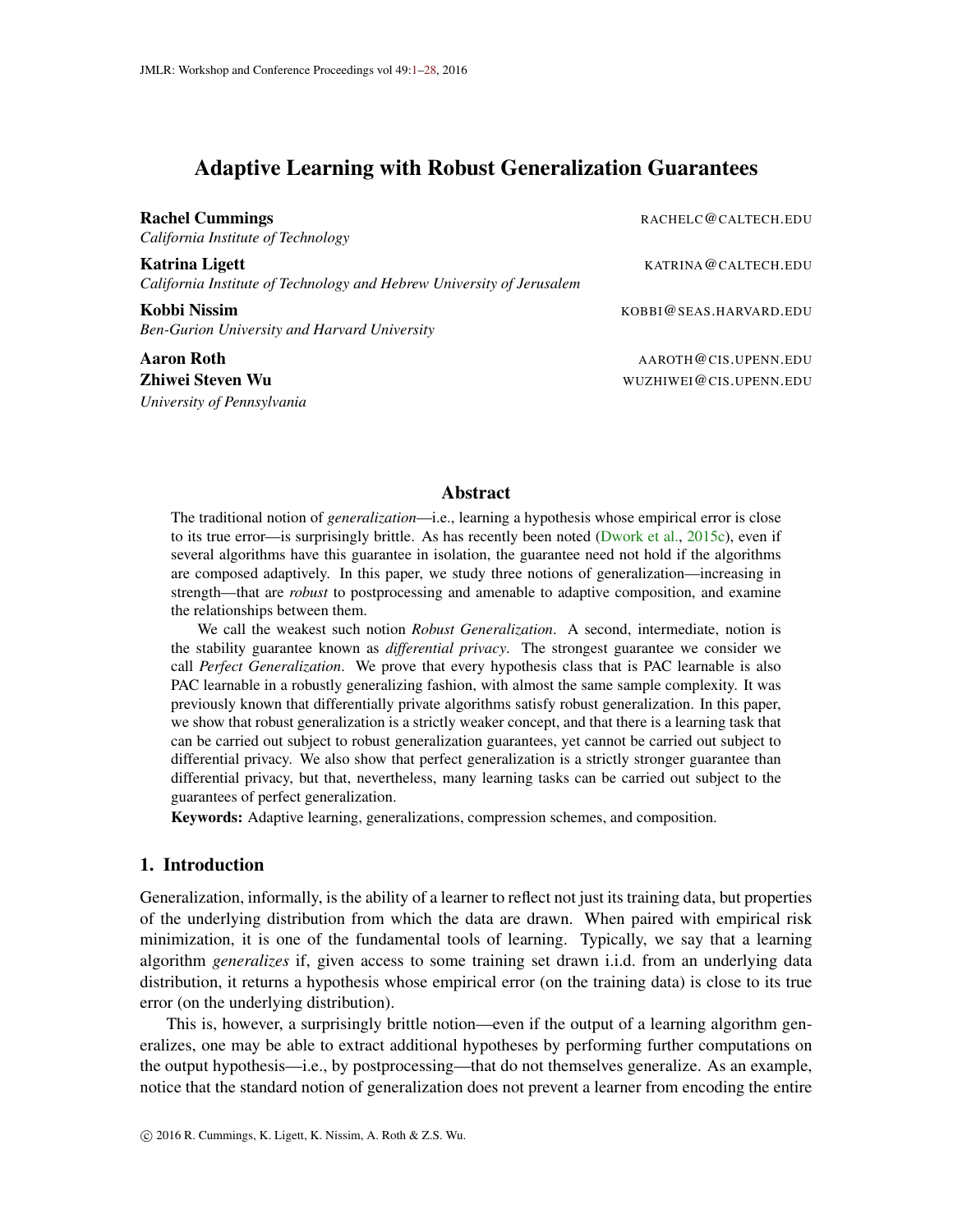training set in the hypothesis that it outputs, which in turn allows a data analyst to generate a hypothesis that over-fits to an arbitrary degree. In this sense, *traditional generalization is not robust to misinterpretation by subsequent analyses (postprocessing)* (either malicious or naive).

Misinterpretation of learning results is only one face of the threat—the problem is much more alarming. Suppose the output of a (generalizing) learning algorithm influences, directly or indirectly, the choice of future learning tasks. For example, suppose a scientist chooses a scientific hypothesis to explore on some data, on the basis of previously (generalizingly!) learned correlations in that data set. Or suppose a data scientist repeatedly iterates a model selection procedure while validating it on the same holdout set, attempting to optimize his empirical error. These approaches are very natural, but also can lead to false discovery in the first case, and disastrous overfitting to the holdout set in the second [\(Dwork et al.,](#page-25-1) [2015b\)](#page-25-1), because *traditional generalization is not robust to adaptive composition*.

In this paper, we study two refined notions of generalization—*robust generalization* and *perfect generalization*, each of which is preserved under post-processing (we discuss their adaptive composition guarantees more below). Viewed in relation to these two notions, *differential privacy* can also be cast as a third, intermediate generalization guarantee. It was previously known that differentially private algorithms were also robustly generalizing [\(Dwork et al.,](#page-25-0) [2015c;](#page-25-0) [Bassily et al.,](#page-24-0) [2016\)](#page-24-0). As we show in this paper, however, differential privacy is a strictly stronger guarantee—there are proper learning problems that can be solved subject to robust generalization that cannot be solved subject to differential privacy (or with any other method previously known to guarantee robust generalization). Moreover, we show that every PAC learnable class (even over infinite data domains) is learnable subject to robust generalization, with almost no asymptotic blowup in sample complexity (a comparable statement is not known for differentially private algorithms, and is known to be false for algorithms satisfying *pure* differential privacy). We also show that, in a sense, differential privacy is a strictly weaker guarantee than perfect generalization. We provide a number of generic techniques for learning under these notions of generalization and prove useful properties for each. As we will discuss, perfect generalization also can be interpreted as a *privacy guarantee*, and thus may also be of interest to the privacy community.

# 1.1. Our Results

Informally, we say that a learning algorithm has a guarantee of *robust generalization* if it is not only guaranteed to output a hypothesis whose empirical error is close to the true error (and near optimal), but if no adversary taking the output hypothesis as input can find another hypothesis whose empirical error differs substantially from its true error. (In particular, robustly generalizing algorithms are inherently robust to post-processing, and hence can be used to generate other test statistics in arbitrary ways without worry of overfitting). We say that a learning algorithm has the stronger guarantee of *perfect generalization* if its output reveals almost nothing about the training data that could not have been learned via only direct oracle access to the underlying data distribution.

It was previously known [\(Dwork et al.,](#page-25-0) [2015c](#page-25-0)[,a;](#page-25-2) [Bassily et al.,](#page-24-0) [2016\)](#page-24-0) that both *differential privacy* and *bounded description length outputs* are sufficient conditions to guarantee that a learning algorithm satisfies robust generalization. However, prior to this work, it was possible that differential privacy was *equivalent* to robust generalization in the sense that any learning problem that could be solved subject to the guarantees of robust generalization could also be solved via a differentially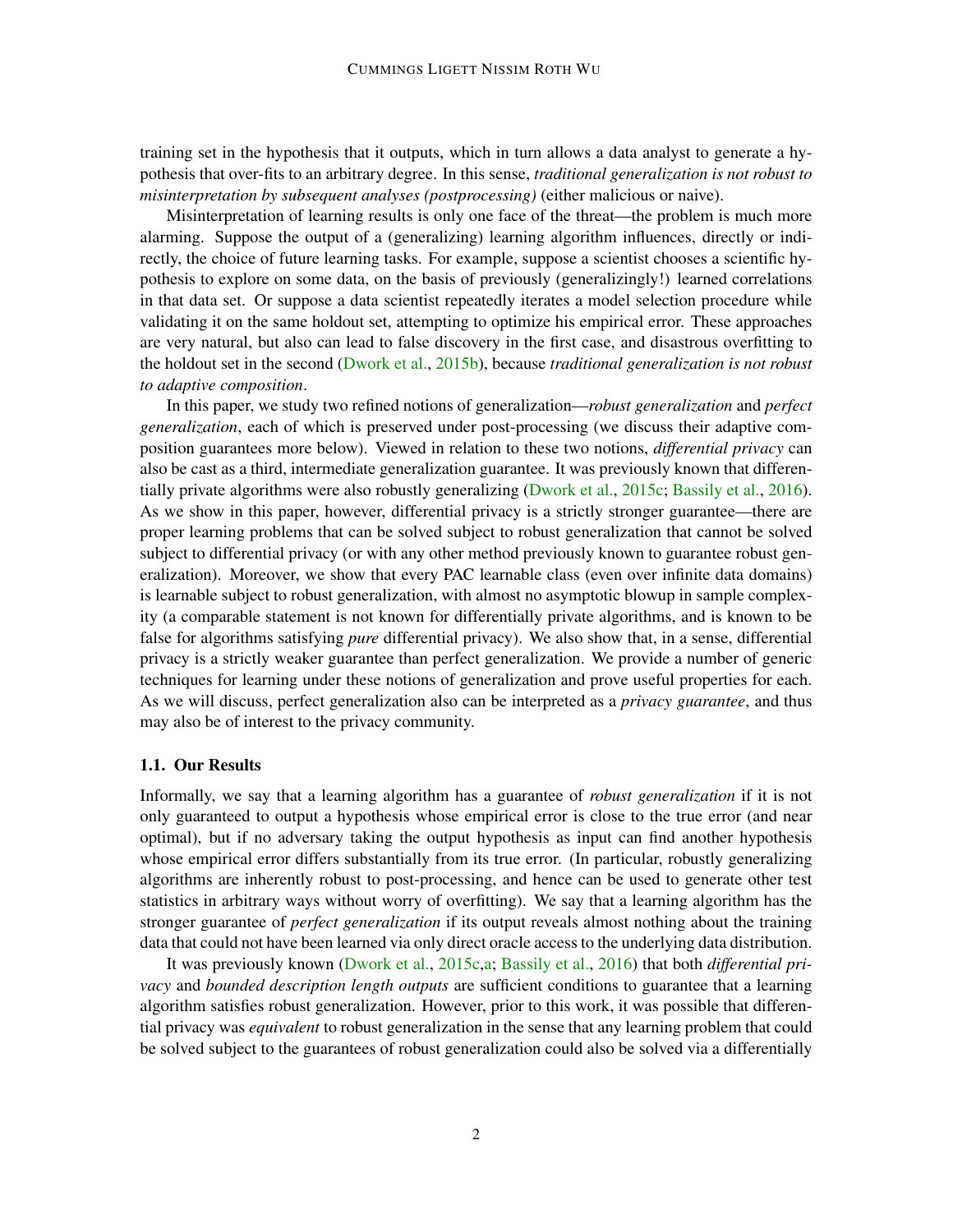private algorithm.<sup>[1](#page-2-0)</sup> Indeed, this was one of the open questions stated in [Dwork et al.](#page-25-2) [\(2015a\)](#page-25-2). We resolve this question (Section [3.3\)](#page-11-0) by showing a simple proper learning task (learning threshold functions over the real line) that can be solved with guarantees of robust generalization (indeed, with the optimal sample complexity) but that cannot be non-trivially properly learned by any differentially private algorithm (or any algorithm with bounded description length outputs). We do so (Theorem [18\)](#page-9-0) by showing that generalization guarantees that follow from *compression schemes* [\(Littlestone and Warmuth,](#page-26-0) [1986\)](#page-26-0) carry over to give guarantees of robust generalization (thus giving a third technique, beyond differential privacy and description length arguments, for establishing robust generalization). In addition to threshold learning, important learning procedures like SVMs have optimal compression schemes, and so satisfy robust generalization without modification. We also show (Theorem [19\)](#page-10-0) that compression schemes satisfy an adaptive composition theorem, and so can be used for adaptive data analysis while guaranteeing robust generalization. Note that, somewhat subtly, robustly generalizing algorithms derived by other means need not necessarily maintain their robust generalization guarantees under adaptive composition (a sequence of computations in which later computations have access not only to the training data, but also to the outputs of previous computations). Using the fact that boosting implies the existence of a near optimal variable-length compression scheme for every VC-class (see [David et al.](#page-25-3)  $(2016)$ ), we show (Theorem [26\)](#page-12-0) that any PAC learnable hypothesis class (even over an infinite domain) is also learnable with robust generalization, with at most a logarithmic blowup in sample complexity. (In fact, merely *subsampling* gives a simple "approximate compression scheme" for any VC-class, but one that would imply a quadratically suboptimal sample complexity bound. In contrast, we show that almost no loss in sample complexity –on top of the sample complexity needed for outputting an accurate hypothesis– is necessary in order to get the guarantees of robust generalization.)

We then show (Theorem [33\)](#page-17-0) that perfectly generalizing algorithms can be compiled into differentially private algorithms (in a black box way) with little loss in their parameters, and that (Theorem [39\)](#page-21-0) differentially private algorithms are perfectly generalizing, but with a loss of a fac-Theorem 39) unterentially private algorithms are perfectly generalizing, but with a loss of a factor of  $\sqrt{n}$  in the generalization parameter. Moreover, we show (Theorem [40\)](#page-22-0) that this  $\sqrt{n}$  loss is necessary. Because differentially private algorithms satisfy an adaptive composition theorem, this gives a method for designing perfectly generalizing algorithms that are robust to arbitrary adaptive gives a include for designing perfectly generalizing algorithms that are robust to arbitrary adaptive composition. Despite this  $\sqrt{n}$  blowup in the generalization parameter, we show (Section [4.1\)](#page-13-0) that any *finite* hypothesis class can be PAC learned subject to perfect generalization.

#### 1.2. Related work

Classically, machine learning has been concerned only with the basic generalization guarantee that the empirical error of the learned hypothesis be close to the true error. There are three main approaches to proving standard generalization guarantees of this sort. The first is by bounding various notions of complexity of the range of the algorithm—most notably, the VC-dimension (see, e.g., [Kearns and Vazirani](#page-26-1) [\(1994\)](#page-26-1) for a textbook introduction). These guarantees are *not* robust to postprocessing or adaptive composition. The second follows from an important line of work [\(Bousquet](#page-25-4) [and Elisseeff,](#page-25-4) [2002;](#page-25-4) [Poggio et al.,](#page-26-2) [2004;](#page-26-2) [Shalev-Shwartz et al.,](#page-26-3) [2010\)](#page-26-3) that establishes connections

<span id="page-2-0"></span><sup>1.</sup> More precisely, it was known that algorithms with bounded description length could give robust generalization guarantees for the computation of high sensitivity statistics that could not be achieved via differential privacy [\(Dwork](#page-25-2) [et al.,](#page-25-2) [2015a\)](#page-25-2). However, for low-sensitivity statistics (like the empirical error of a classifier, and hence for the problem of learning), there was no known separation.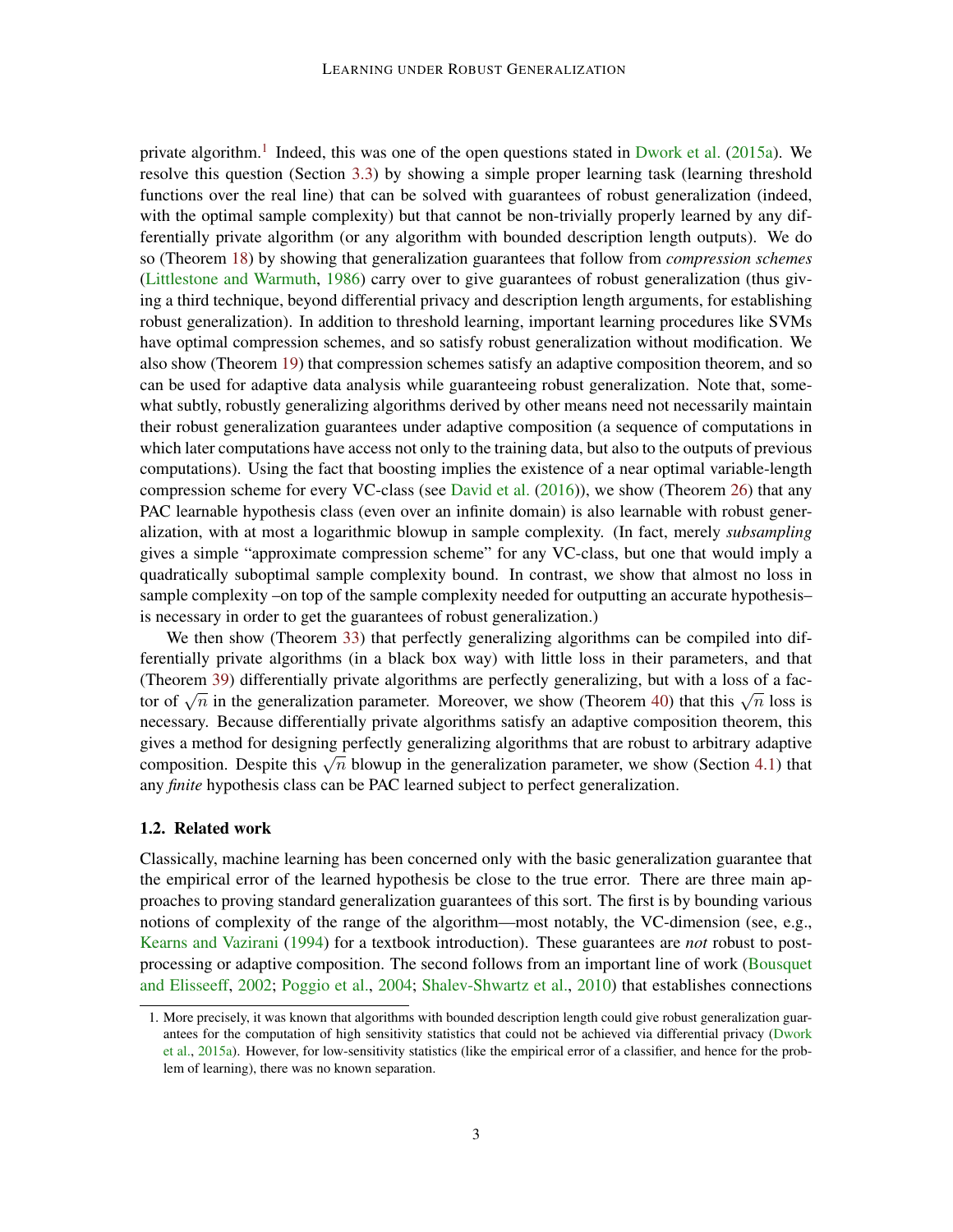between the *stability* of a learning algorithm and its ability to generalize. Most of these classic stability notions are defined over some metric on the output space (rather than on the distribution over outputs), and for these reasons are also brittle to post-processing and adaptive composition. The third is the compression-scheme method first introduced by [Littlestone and Warmuth](#page-26-0) [\(1986\)](#page-26-0) (see, e.g., [Shalev-Shwartz and Ben-David](#page-26-4) [\(2014\)](#page-26-4) for a textbook introduction). As we show in this paper, the generalization guarantees that follow from compression schemes *are* robust to post-processing and adaptive composition. A longstanding conjecture [\(Warmuth,](#page-26-5) [2003\)](#page-26-5) states that VC-classes of dimension d have compression schemes of size d, but it is known that boosting [Freund and Schapire](#page-25-5) [\(1997\)](#page-25-5) implies the existence of a *variable-length* compression scheme that for any function from a VC-class of dimension d can compress n examples to an empirical risk minimizer defined by a subset of only  $O(d \log n)$  many examples [David et al.](#page-25-3) [\(2016\)](#page-25-3).

A recent line of work [\(Dwork et al.,](#page-25-0) [2015c,](#page-25-0)[a;](#page-25-2) [Bassily et al.,](#page-24-0) [2016;](#page-24-0) [Russo and Zou,](#page-26-6) [2016\)](#page-26-6) has studied algorithmic conditions that guarantee the sort of *robust* generalization guarantees we study in this paper, suitable for adaptive data analysis. [Dwork et al.](#page-25-0) [\(2015c\)](#page-25-0) show that differential privacy (a stability guarantee on the output *distribution* of an algorithm) is sufficient to give robust general-ization guarantees, and [Dwork et al.](#page-25-2)  $(2015a)$  show that description length bounds on the algorithm's output (i.e., Occam style bounds [Blumer et al.](#page-25-6) [\(1990\)](#page-25-6), which have long been known to guarantee standard generalization) are also sufficient.

Differential privacy was introduced by [Dwork et al.](#page-25-7) [\(2006b\)](#page-25-7) (see [Dwork and Roth](#page-25-8) [\(2014\)](#page-25-8) for a textbook introduction), and private learning has been a central object of study since [Kasiviswanathan](#page-25-9) [et al.](#page-25-9) [\(2011\)](#page-25-9). The key results we use here are the upper bounds for private learning proven by [Kasiviswanathan et al.](#page-25-9) [\(2011\)](#page-25-9) using the exponential mechanism of [McSherry and Talwar](#page-26-7) [\(2007\)](#page-26-7), and the lower bounds for private proper threshold learning due to [Bun et al.](#page-25-10) [\(2015\)](#page-25-10). A measure similar to, but distinct from, the notion of *perfect generalization* that we introduce here was briefly studied as a privacy solution concept in [Blum et al.](#page-25-11) [\(2008\)](#page-25-11) under the name "distributional privacy."

#### <span id="page-3-0"></span>2. Preliminaries

# 2.1. Learning Theory Background

Let X denote a *domain*, which contains all possible *examples*. A *hypothesis*  $h: X \rightarrow \{0, 1\}$  is a boolean mapping that labels examples by  $\{0, 1\}$ , with  $h(x) = 1$  indicating that x is a positive instance and  $h(x) = 0$  indicating that x is a negative instance. A *hypothesis class* is a set of hypotheses. Throughout the paper, we elide dependencies on the dimension of the domain.

We will sometimes write  $\mathcal{X}_L$  for  $\mathcal{X} \times \{0,1\}$ , i.e., labelled examples. Let  $\mathcal{D}_L \in \Delta \mathcal{X}_L$  be a distribution over labelled examples; we will refer to it as the *underlying distribution*. We write  $S_L \sim_{i.i.d.} \mathcal{D}_L^n$  to denote a *sample* of n labelled examples drawn i.i.d. from  $\mathcal{D}_L$ . A learning algorithm takes such a sample S<sup>L</sup> (also known as a *training set*) as input, and outputs a hypothesis. Note that we use subscript-L to denote labeling of examples in the domain, in samples, and in distributions. When  $\mathcal{D}_L$  is well-defined, we also sometimes write  $\mathcal D$  for the marginal distribution of  $\mathcal D_L$  over  $\mathcal X$ ; similarly for  $S$  and  $S_L$ .

Typically, the goal when selecting a hypothesis is to minimize the *true error* (also known as the expected error) of the selected hypothesis on the underlying distribution:

$$
err(h) = \Pr_{(x,y)\sim\mathcal{D}_L}[h(x) \neq y].
$$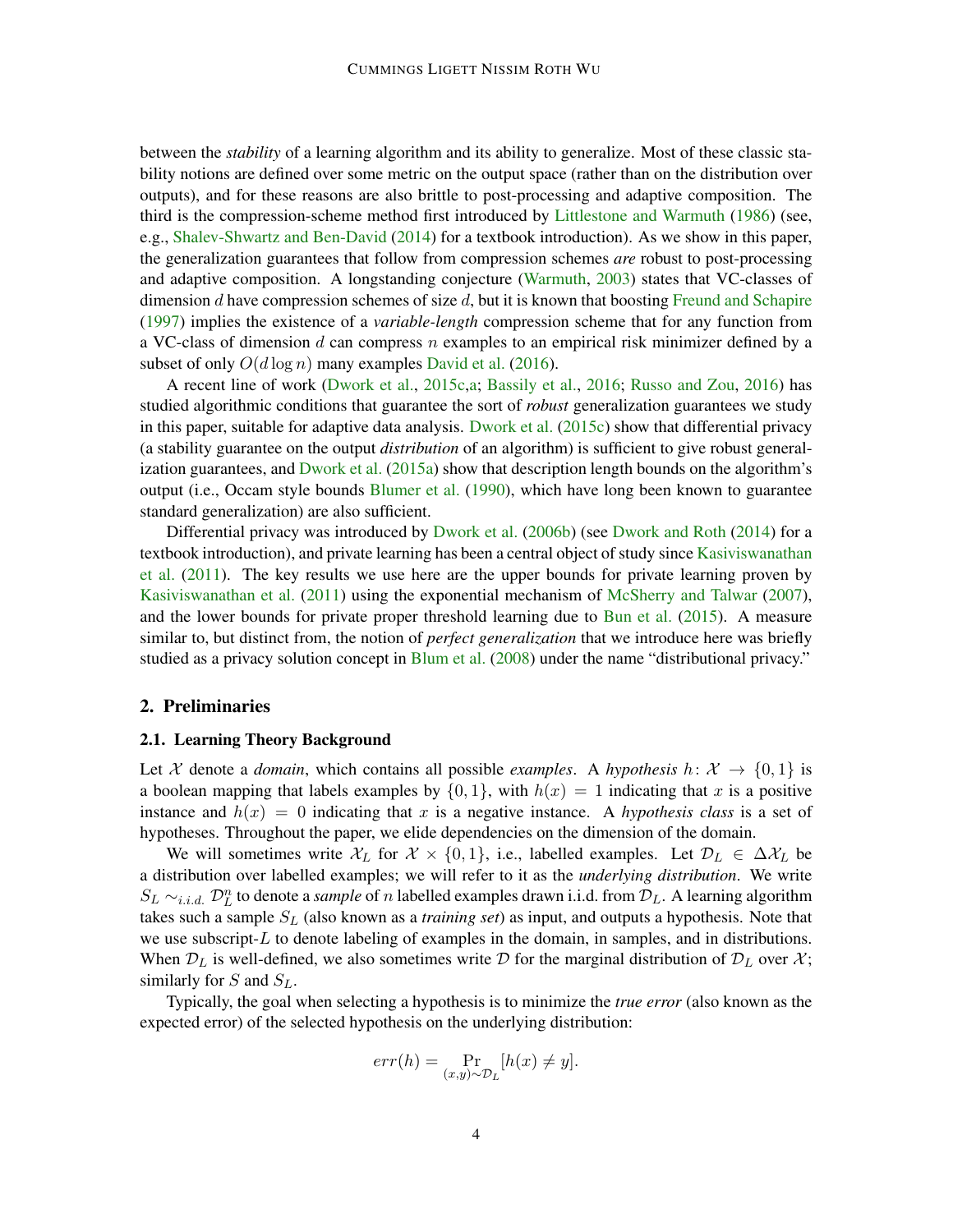This is in contrast to the *empirical error* (also known as the training error), which is the error of the selected hypothesis h on the sample  $S_L$ :

$$
err(S_L, h) \equiv \frac{1}{|S_L|} \sum_{(x_i, y_i) \in S_L} \mathbf{1}[h(x_i) \neq y_i].
$$

In order to minimize true error, learning algorithms typically seek to (approximately) minimize their empirical error, and to combine this with a generalization guarantee, which serves to translate low empirical error into a guarantee of low true error.

For any set  $S \in \mathcal{X}^n$ , let  $\mathcal{E}_S$  denote the empirical distribution that assigns weight  $1/n$  on every observation in S. For any hypothesis  $h: \mathcal{X} \to \{0, 1\}$ , we will write  $h(\mathcal{D})$  to denote  $\mathbb{E}_{x \sim \mathcal{D}}[h(x)]$ and  $h(S)$  to denote  $h(\mathcal{E}_S) = \mathbb{E}_{x \sim \mathcal{E}_S} [h(x)] = 1/n \sum_{x_i \in S} h(x_i)$ . We say that a hypothesis h:  $\mathcal{X} \to \{0,1\}$   $\alpha$ -overfits to the sample S taken from D if  $|err(h) - err(S_L, h)| \geq \alpha$ . Traditional generalization requires that a mechanism output a hypothesis that does not overfit to the sample.

<span id="page-4-0"></span>**Definition 1** ((Traditional) Generalization) Let X be an arbitrary domain. A mechanism  $\mathcal{M}$ :  $\mathcal{X}_L^n \to$  $(X \to \{0,1\})$  *is*  $(\alpha,\beta)$ -generalizing *if for all distributions*  $\mathcal{D}_L$  *over*  $\mathcal{X}_L$ *, given a sample*  $S_L \sim_{i.i.d.}$  $\mathcal{D}_{L}^{n},$ 

 $Pr[\mathcal{M}(S_L)$  *outputs*  $h: \mathcal{X} \to \{0, 1\}$  *such that*  $|err(h) - err(S_L, h)| \leq \alpha$  > 1 –  $\beta$ ,

*where the probability is over the choice of the sample*  $S_L$  *and the randomness of*  $M$ *.* 

Note that (traditional) generalization does not prevent M from encoding its input sample  $S_L$  in the hypothesis  $h$  that it outputs.

Note that throughout the paper, we focus only on *proper learning*, wherein the learner is required to return a hypothesis from the class it is learning, rather than from, e.g., some superset of that class. For simplicity, we frequently omit the word "proper." Within the setting of proper learning, we consider two different models of learning. In the setting of *PAC learning*, we assume that the examples in the support of the underlying distribution are labelled consistently with some *target* hypothesis h<sup>\*</sup> from a known hypothesis class H. In this case, we could write  $err(h) = Pr_{x \sim \mathcal{D}}[h(x) \neq h^*(x)].$ 

<span id="page-4-1"></span>Definition 2 (PAC Learning) *A hypothesis class* H *over domain* X *is* PAC learnable *if there exists* a polynomial  $n_{\mathcal{H}}:\mathbb{R}^2\to\mathbb{R}$  and a learning algorithm  $\mathcal A$  such that for all hypotheses  $h^*\in\mathcal H_d$ , all  $\alpha, \beta \in (0, 1/2)$ *, and all distributions* D *over* X, given inputs  $\alpha, \beta$  *and a sample*  $S_L = (z_1, \ldots, z_n)$ *,*  $where n \geq n_{\mathcal{H}}(1/\alpha, \log(1/\beta)), z_i = (x_i, h^*(x_i))$  and the  $x_i$ 's are drawn i.i.d. from  $\mathcal{D}$ , the algo*rithm A outputs* a *hypothesis*  $h \in H$  *with the following guarantee:* 

$$
\Pr[err(h) \le \alpha] \ge 1 - \beta.
$$

*The probability is taken over both the randomness of the examples and the internal randomness of* A*. We will say that* H *is PAC learnable with a learning rate* nH*, and call a learning algorithm with the above guarantee*  $(\alpha, \beta)$ -accurate.

In the setting of *agnostic learning*, we do not assume that the labels of the underlying data distribution are consistent with some hypothesis in  $H$ . The goal then becomes finding a hypothesis whose true error is almost optimal within the hypothesis class  $H$ .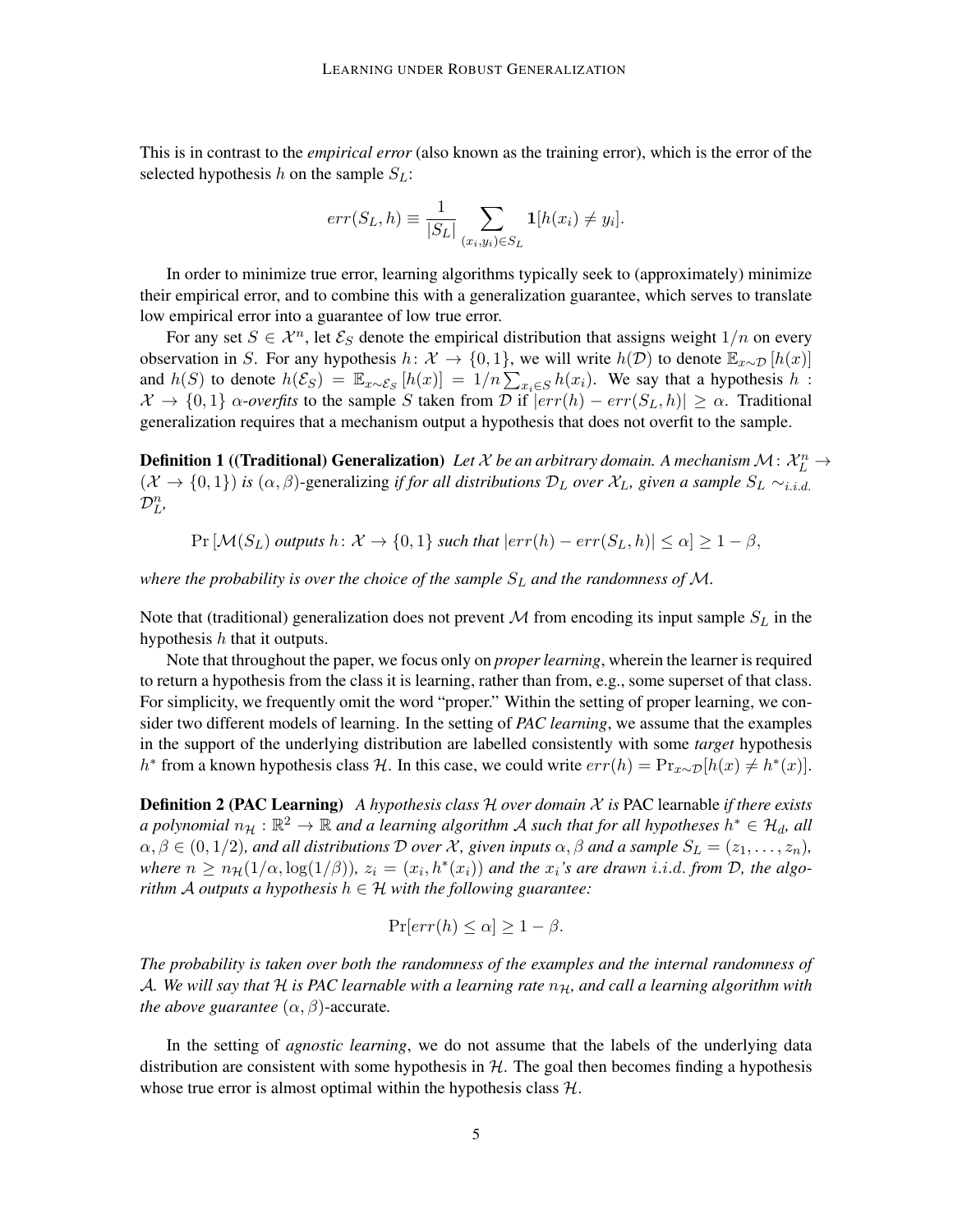Definition 3 (Agnostic Learning) Agnostically learnable *is defined identically to PAC learnable with two exceptions:*

- *1. the data are drawn and labelled from an arbitrary distribution*  $\mathcal{D}_L$  *over*  $\mathcal{X} \times \{0, 1\}$
- *2. the output hypothesis* h *satisfies the following*

$$
\Pr[err(h) \le \text{OPT} + \alpha] \ge 1 - \beta,
$$

*where*  $OPT = min_{f \in \mathcal{H}}\{err(f)\}\$  *and the probability is taken over both the randomness of the data and the internal randomness of the algorithm.*

It is known that (in the binary classification setting we study), a hypothesis class is learnable if and only if its *VC-dimension* is polynomially bounded:

**Definition 4 (VC Dimension [Vapnik and Chervonenkis](#page-26-8) [\(1971\)](#page-26-8))** *A set*  $S \subseteq \mathcal{X}$  *is* shattered by *a hypothesis class* H *if* H *restricted to* S *contains all* 2 <sup>|</sup>S<sup>|</sup> *possible functions from* S *to* {0, 1}*. The* VC dimension *of* H *denoted* VCDIM(H)*, is the cardinality of a largest set* S *shattered by* H*.*

# 2.2. Notions of Generalization

In this section, we introduce the three notions of generalization that are studied throughout this paper. We say that a mechanism M *robustly generalizes* if the mechanism does not provide information that helps overfit the sample it is given as input. Formally:

Definition 5 (Robust Generalization) *Let* R *be an arbitrary range and* X *an arbitrary domain. A* mechanism  $M: \mathcal{X}_L^n \to \mathcal{R}$  is  $(\varepsilon, \delta)$ -robustly generalizing *if for all distributions*  $\mathcal{D}_L$  *over*  $\mathcal{X}_L$  *and* any adversary A, with probability  $1 - \zeta$  over the choice of sample  $S_L \sim_{i.i.d.} \mathcal{D}_{L}^n$ ,

$$
\Pr\left[\mathcal{A}(\mathcal{M}(S_L)) \text{ outputs } h \colon \mathcal{X} \to \{0,1\} \text{ such that } |h(S) - h(\mathcal{D})| \leq \varepsilon\right] \geq 1 - \gamma,
$$

*for some*  $\zeta$ ,  $\gamma$  *such that*  $\delta = \zeta + \gamma$ *, where the probability is over the randomness of* M *and* A.<sup>[2](#page-5-0)</sup>

For our other notions of generalization we require the following definition of distributional closeness.

**Definition 6** (( $\varepsilon, \delta$ )-Closeness) Let R be an arbitrary range, and let  $\Delta R$  denote the set of all prob*ability distributions over* R. We say that distributions  $\mathcal{J}_1, \mathcal{J}_2 \in \Delta \mathcal{R}$  are  $(\varepsilon, \delta)$ -close and write  $\mathcal{J}_1 \approx_{\varepsilon,\delta} \mathcal{J}_2$  *if for all*  $\mathcal{O} \subseteq \mathcal{R}$ *,* 

$$
\Pr_{y \sim \mathcal{J}_1} [y \in \mathcal{O}] \le \exp(\varepsilon) \Pr_{y \sim \mathcal{J}_2} [y \in \mathcal{O}] + \delta \quad \text{and} \quad \Pr_{y \sim \mathcal{J}_2} [y \in \mathcal{O}] \le \exp(\varepsilon) \Pr_{y \sim \mathcal{J}_1} [y \in \mathcal{O}] + \delta.
$$

Given an arbitrary domain *Y*, we say samples  $T, T' \in \mathcal{Y}^n$  are *neighboring* if they differ on exactly one element. A mechanism M is *differentially private* if the distributions of its outputs are close on neighboring samples.

<span id="page-5-0"></span><sup>2.</sup> Note that we do not state the robust generalization guarantee in terms of the difference  $|err(h') - err(S_L, h')|$ between true error and empirical error for for some hypothesis  $h'$  (as in Theorem [1\)](#page-4-0), and our definition is in fact more general — in particular, we can let  $h((x, y)) = \mathbf{1}[h'(x) \neq y]$  to capture the generalization notion in terms of error.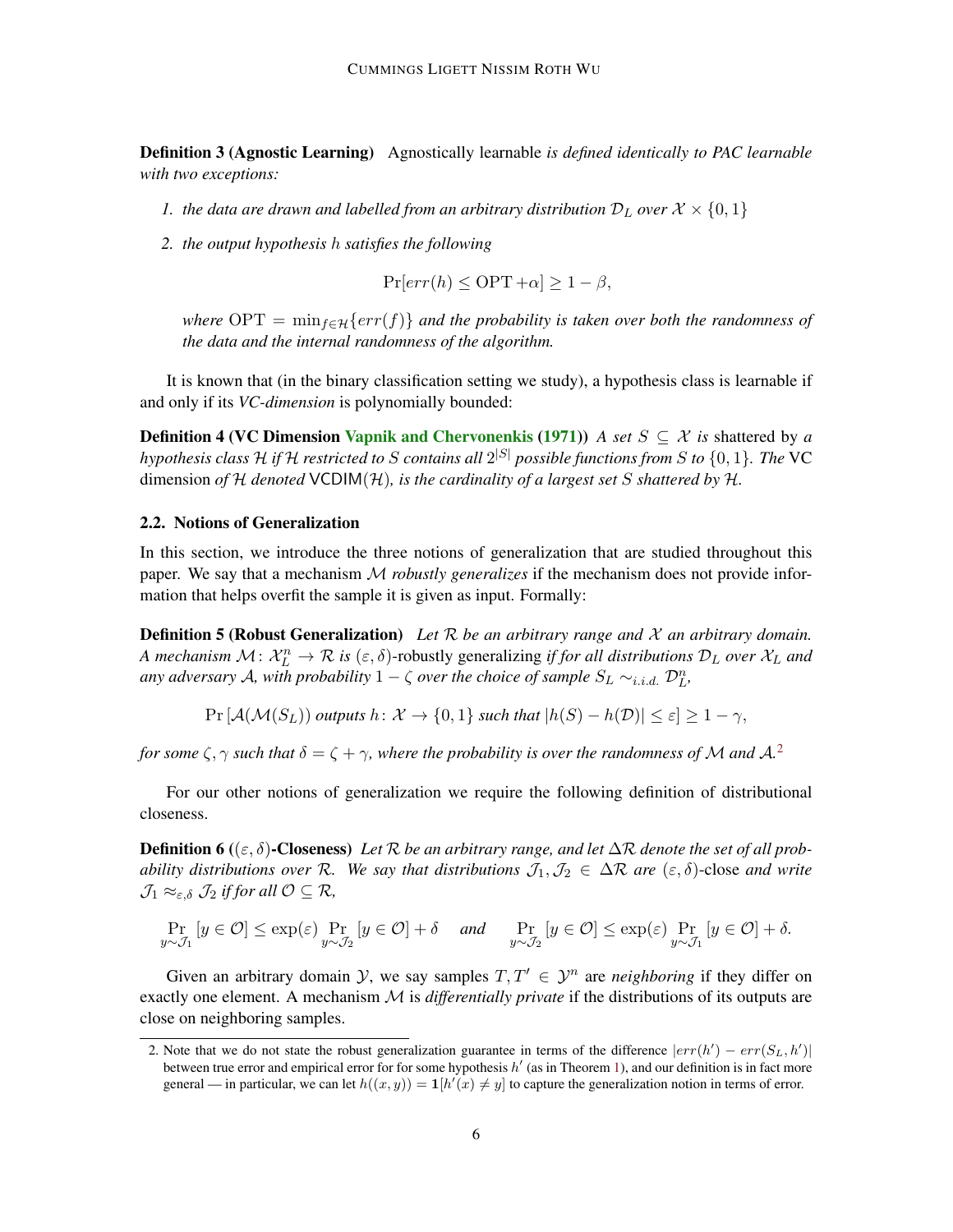**Definition 7 (Differential Privacy, [Dwork et al.](#page-25-7) [\(2006b\)](#page-25-7))** *A mechanism*  $\mathcal{M}$ :  $\mathcal{Y}^n \to \mathcal{R}$  *is*  $(\varepsilon, \delta)$ differentially private *if for every pair of neighboring samples*  $T, T' \in \mathcal{Y}^n$ ,  $\mathcal{M}(T) \approx_{\varepsilon, \delta} \mathcal{M}(T')$ .

Let Y be an arbitrary domain and R be an arbitrary range, and let  $\Delta$ Y denote the set of all probability distributions over *Y*. A *simulator* SIM:  $\Delta y \rightarrow \mathcal{R}$  is a (randomized) mechanism that takes a probability distribution over  $Y$  as input, and outputs an outcome in the range R. For any fixed distribution  $C \in \Delta \mathcal{Y}$ , we sometimes write SIM<sub>C</sub> to denote the output distribution SIM(C).

We say that a mechanism M *perfectly generalizes* if the distribution of its output when run on a sample is close to that of a simulator that did not have access to the sample.

Definition 8 (Perfect Generalization) *Let* R *be an arbitrary range and* Y *an arbitrary domain. Let*  $0 \le \beta < 1$ ,  $\varepsilon \ge 0$ , and  $0 \le \delta < 1$ . A mechanism  $\mathcal{M} \colon \mathcal{Y}^n \to \mathcal{R}$  is  $(\beta, \varepsilon, \delta)$ -perfectly generalizing *if for every distribution*  $C$  *over*  $Y$  *there exists a* simulator  $\text{SIM}_C$  *such that with probability at least*  $1 - \beta$  *over the choice of sample*  $T \sim_{i.i.d.} C^n$ ,  $\mathcal{M}(T) \approx_{\varepsilon, \delta} SIM_C$ .

**Discussion of the generalization notions** We will see that all three of the above generalization notions are robust to postprocessing and compatible with adaptive composition, $3$  making each of them much more appealing than traditional generalization for learning contexts. Perfect generalization also has an intuitive interpretation as a privacy solution concept that guarantees privacy not just to the individuals in a data sample, but to the sample as a whole (one can think of this as providing privacy to a data provider such as a school or a hospital, when each provider's data comes from the same underlying distribution). Despite the very strong guarantee it gives, we will see that many tasks are achievable under perfect generalization.

#### 2.3. Basic Properties of the Generalization Notions

Here we state several basic properties of the generalization notions defined above. Proofs are deferred to Appendix [A.](#page-26-9)

The following lemma is a useful tool for bounding the closeness parameters between two distributions via an intermediate distribution, such as that of the simulator. It allows us to say (Corollary [10\)](#page-6-1) that for any perfectly generalizing mechanism, any two "typical" samples will induce similar output distributions.

<span id="page-6-2"></span>**Lemma 9** *Let*  $\mathcal{J}_1, \mathcal{J}_2, \mathcal{J}_3$  *be distributions over an abstract domain* R. That is,  $\mathcal{J}_1, \mathcal{J}_2, \mathcal{J}_3 \in \Delta \mathcal{R}$ . *If*  $\mathcal{J}_1 \approx_{\varepsilon,\delta} \mathcal{J}_2$  and  $\mathcal{J}_2 \approx_{\varepsilon',\delta'} \mathcal{J}_3$  where  $\varepsilon,\varepsilon' < \ln 2$  then  $\mathcal{J}_1 \approx_{\varepsilon+\varepsilon',2(\delta+\delta')} \mathcal{J}_3$ . If  $\delta = \delta'$ , then  $\mathcal{J}_1 \approx_{\varepsilon+\varepsilon',3\delta} \mathcal{J}_3.$ 

<span id="page-6-1"></span>**Corollary 10** Suppose that a mechanism  $\mathcal{M}: \mathcal{Y}^n \to \mathcal{R}$  is  $(\beta, \varepsilon, \delta)$ -perfectly generalizing, where  $\varepsilon < \ln 2$ . Let  $T_1, T_2 \sim_{i.i.d.} C^n$  be two independent samples. Then with probability at least  $1 - 2\beta$ *over the random draws of*  $T_1$  *and*  $T_2$ *, the following holds* 

$$
\mathcal{M}(T_1) \approx_{2\varepsilon,3\delta} \mathcal{M}(T_2).
$$

<span id="page-6-0"></span><sup>3.</sup> Specifically, differentially private algorithms can be adaptively composed in a black box manner, and can be compiled into perfectly generalizing mechanisms (with some loss in their parameters). This gives a recipe for designing perfectly generalizing mechanisms that compose adaptively. Similarly, many methods for guaranteeing robust generalization (including differential privacy, description length bounds, and compression schemes) compose adaptively, giving a recipe for designing robustly generalizing mechanisms that compose adaptively.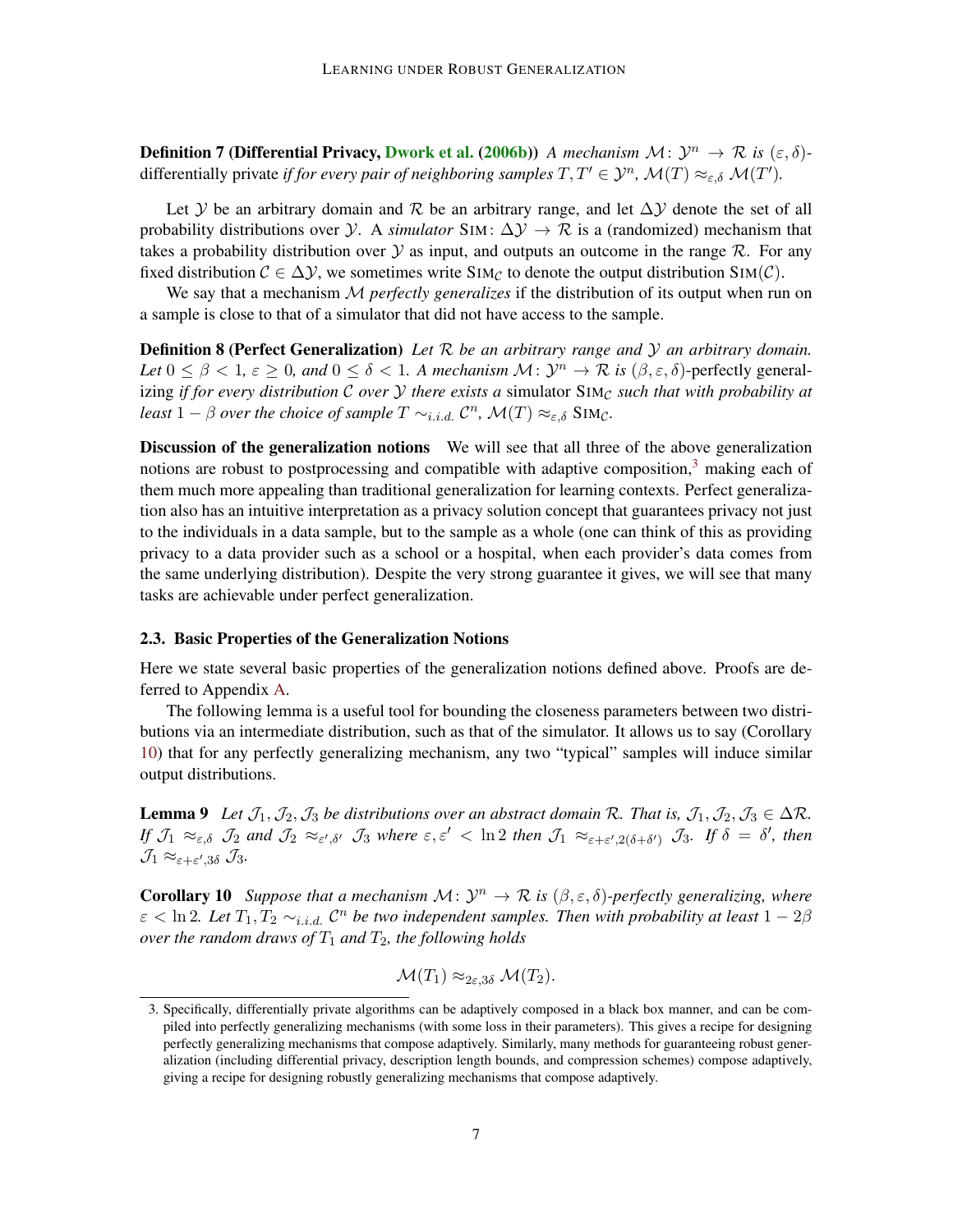We can show that both robust generalization and perfect generalization are robust to postprocessing, i.e., arbitrary interpretation. It is known that differential privacy is also robust to postprocessing [\(Dwork and Roth,](#page-25-8) [2014\)](#page-25-8).

<span id="page-7-2"></span>**Lemma 11 (Robustness to Postprocessing)** *Given any*  $(\alpha, \beta)$ *-robustly generalizing (resp.*  $(\beta, \varepsilon, \delta)$ perfectly generalizing) mechanism  $\mathcal{M} \colon \mathcal{Y}^n \to \mathcal{R}$  and any post-processing procedure  $\mathcal{A} \colon \mathcal{R} \to \mathcal{R}'$ , *the composition*  $A \circ M: Y^n \to \mathcal{R}$  *is also*  $(\alpha, \beta)$ *-robustly generalizing (resp.*  $(\beta, \varepsilon, \delta)$ *-perfectly generalizing).*

Theorem [12](#page-7-0) says that the composition of multiple  $(\beta, \varepsilon, 0)$ -perfectly generalizing mechanisms is also perfectly generalizing, where the  $\beta$  and  $\varepsilon$  parameters "add up".

<span id="page-7-0"></span>**Theorem 12 (Basic Composition)** Let  $\mathcal{M}_i: \mathcal{Y}^n \to \mathcal{R}_i$  be  $(\beta_i, \varepsilon_i, 0)$ -perfectly generalizing for  $i =$ 1,...,k. The composition  $M_{[k]}: \mathcal{Y}^n \to \mathcal{R}_1 \times \cdots \times \mathcal{R}_k$ , defined as  $M_{[k]}(T) = (M_1(T), \ldots M_k(T))$ is  $(\sum_{i=1}^k \beta_i, \sum_{i=1}^k \varepsilon_i, 0)$ -perfectly generalizing.

A very recent work by [Bassily and Freund](#page-24-1) [\(2016\)](#page-24-1) studies the notion of *typical stability*, which generalizes perfect generalization. In particular, a mechanism is perfectly generalizing if it is typically stable with respect to product distributions  $\mathcal{D}^n$ . They show the class of typically stable mechanisms is closed under adaptive composition, implying an adaptive composition theorem for perfectly generalizing mechanisms.[4](#page-7-1)

# 3. Robust Generalization via Compression Schemes

In this section, we present a new technique, based on the idea of *compression bounds*, for designing learning algorithms with the robust generalization guarantee. Recent work [\(Dwork et al.,](#page-25-0) [2015c](#page-25-0)[,a;](#page-25-2) [Bassily et al.,](#page-24-0) [2016\)](#page-24-0) gives two other techniques for obtaining robust generalizing mechanisms. As we will see, our new technique allows one to learn hypothesis classes under robust generalization for which the two previous techniques do not apply. More surprisingly, we show that any PAC/agnostically learnable hypothesis class can also be learned under robust generalization with nearly optimal sample complexity.

We first give a definition for what it means to learn a hypothesis under robust generalization.

Definition 13 (RG PAC/Agnostic Learning) *A hypothesis class* H *over domain* X *is* PAC/agnostically learnable under robust generalization (RG-PAC/agnostically learnable) *if there exists a polynomial*  $n_{\mathcal{H}}\colon\mathbb{R}^4\to\mathbb{R}$  and a learning algorithm A such that for all  $\alpha,\beta,\varepsilon,\delta\,\in\,(0,1/2)$ , given inputs  $\alpha, \beta, \varepsilon, \delta$  and a sample  $S_L \in \mathcal{X}_L^n$  where  $n \geq n_{\mathcal{H}}(1/\alpha, 1/\varepsilon, \log(1/\beta), \log(1/\delta))$ , the algorithm A is *an* (α, β)*-accurate PAC/agnostic learner, and is* (ε, δ)*-robustly generalizing.*

#### 3.1. Compression Learners

For any function  $k: \mathbb{N} \to \mathbb{N}$ , we say that a hypothesis class has a compression scheme of size k if any arbitrary set  $S_L$  of n labelled examples can be mapped to a *sequence* of  $k(n)$  input examples, from which it is possible to compute an empirical risk minimizer for  $S_L$ .

<span id="page-7-1"></span><sup>4.</sup> A previous version of our paper contained an error in the proof of the adaptive composition theorem for perfect generalization. We are grateful to Raef Bassily and Adam Smith for bringing this to our attention.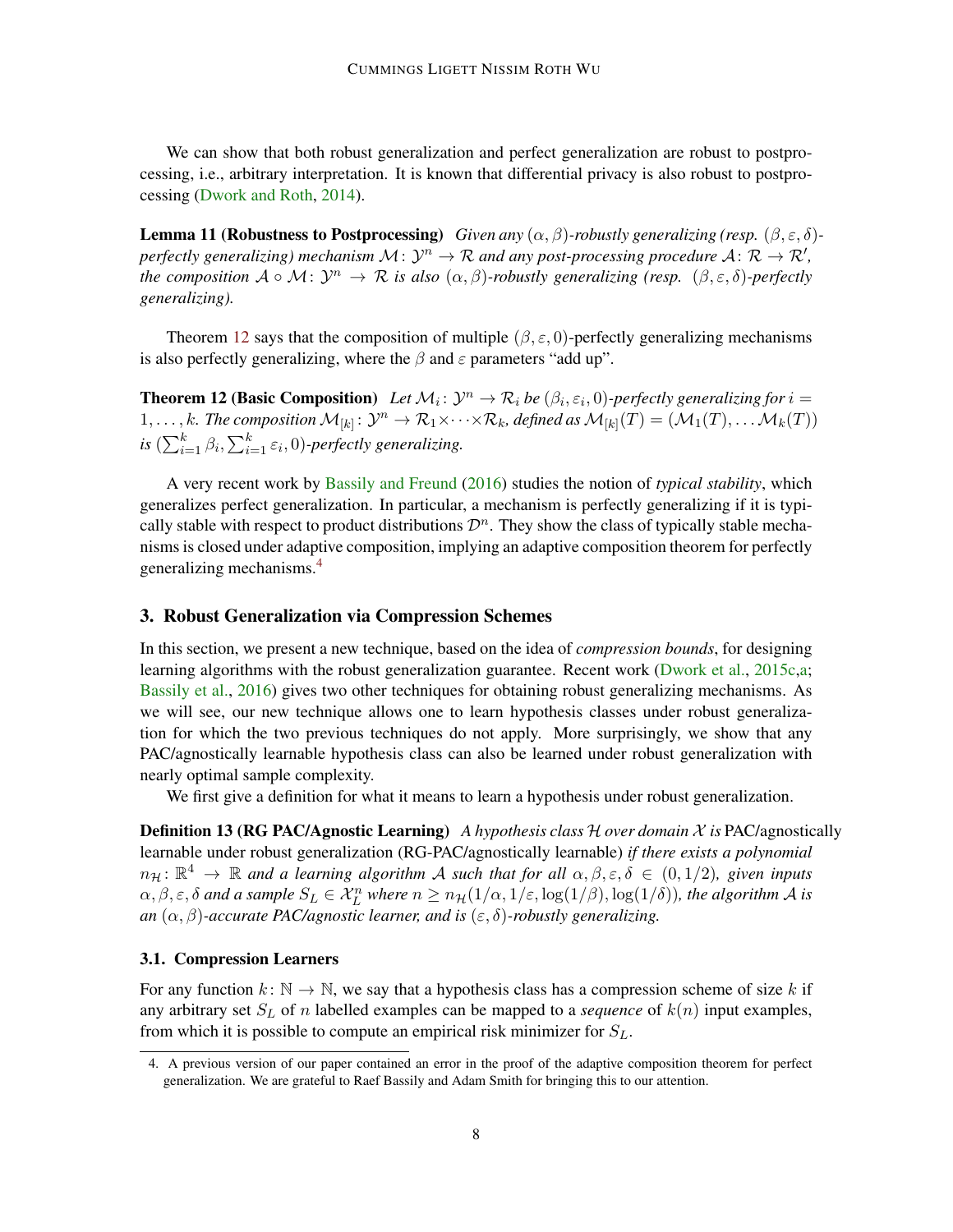Definition 14 (Compression Scheme [Littlestone and Warmuth](#page-26-0) [\(1986\)](#page-26-0)) *Let* H *be a hypothesis class and let*  $k: \mathbb{N} \to \mathbb{N}$ . We say that H has a compression scheme of size k if for all  $n \in \mathbb{N}$ , there ex*ists an integer*  $k' \leq k(n)$ , a compression algorithm  $A: \mathcal{X}_L^n \to \mathcal{X}_L^{k'}$  $L_L^k'$  *and an* encoding algorithm  $B\colon \mathcal{X}_L^{k'} \to \mathcal{H}$  such that for any arbitrary set  $S_L$  of n *labelled examples, A will select a sequence of examples*  $A(S_L) = (z_{i_1}, z_{i_2}, \dots, z_{i_{k'}}) \in S_L^{k'}$  $L_L^{k'}$ , and B will output a hypothesis  $h' = B(A(S_L))$ *that is an empirical risk minimizer; i.e.*  $err(S_L, h') \leq err(S_L, h)$  *for all*  $h \in \mathcal{H}$ *. We will call the* algorithm  $\mathcal{L} = B \circ A$  a compression learner of size  $k$  for the hypothesis class  $\mathcal{H}$ .<sup>[5](#page-8-0)</sup>

**Remark 15** *A natural extension to the compression scheme defined above is approximate compression schemes [David et al.](#page-25-3) [\(2016\)](#page-25-3), which produce approximate empirical risk minimizers rather than exact empirical risk minimizers. A particularly simple and naive approximate compression scheme results from subsampling: since it is possible to produce an* ε*-approximate empirical risk minimizer for any function drawn from a VC-class of dimension* d *using* O(d/ε<sup>2</sup> ) *samples, it immediately follows that every VC-class of dimension* d *admits an* ε*-approximate compression scheme of size*  $k = O(d/\varepsilon^2)$ . As we will see, such a compression scheme is in general quite inefficient in terms of *sample complexity, and by using a more sophisticated boosting-based compression scheme [David](#page-25-3) [et al.](#page-25-3) [\(2016\)](#page-25-3), it is possible to obtain robust generalization with nearly optimal sample complexity for every VC-class.*

Next, we want to show that any compression learner of small size satisfies robust generalization. As an intermediate step, we recall the following result, which follows from a standard application of a concentration bound.

<span id="page-8-1"></span>Lemma 16 (see, e.g., [Shalev-Shwartz and Ben-David](#page-26-4) [\(2014\)](#page-26-4) Theorem 30.2) *Let*  $n, k' \in \mathbb{N}$  *such* that  $n \geq 2k'$ . Let  $\overline{A}$ :  $\mathcal{X}_L^n \to \mathcal{X}_L^{k'}$ L *be an algorithm that takes a sample* S<sup>L</sup> *of* n *labelled examples* as input, and selects a sequence of labelled examples  $A(S_L) = (z_{i_1}, z_{i_2}, \ldots, z_{i_{k'}}) \in S_L^{k'}$ L *of length* k'. Let algorithm  $B\colon \mathcal{X}_L^{k'} \to (\mathcal{X} \to \{0,1\})$  take a sequence of  $k'$  labelled examples and return a *hypothesis.*

*For any random sample*  $S_L \sim_{i.i.d.} \mathcal{D}_L^n$ , let  $V_L = \{z \mid z \notin A(S_L)\}$  be the set of examples not selected by A, and write V for the unlabelled version of  $V_L$ . Let  $h = B(A(S_L))$  be the hypoth*esis output by B. Then, with probability of at least*  $1 - \delta$  *over the random draws of*  $S_L$  *and the randomness of* A *and* B*, we have*

$$
|h(V) - h(\mathcal{D})| \le \sqrt{h(V)\frac{4k'\log(2n/\delta)}{n}} + \frac{8k'\log(2n/\delta)}{n}
$$

*Recall that*  $h(D) = \mathbb{E}_{x \sim D} [h(x)]$  *denotes the expected value of h, and*  $h(V) = \frac{1}{n-k'} \sum_{x \in V} h(x)$  *is the average value of* h *over the examples in* V *.*

This theorem is useful in analyzing the guarantees of a compression learner. If we interpret  $A$  as a compression algorithm, and B as an encoding algorithm that outputs a hypothesis h, Lemma [16](#page-8-1) says that the empirical error of h over the remaining subset  $V$  is close to its true error.

However, we can also interpret algorithm  $B$  as an adversary who is trying to overfit a hypothesis to the input sample  $S_L$ . Since the hypothesis output by a compression algorithm is uniquely

<span id="page-8-0"></span><sup>5.</sup> Note that this definition of variable-length compression scheme (where the number of examples output by the compression algorithm depends on the input sample size) is more general than the one defined in [Littlestone and Warmuth](#page-26-0) [\(1986\)](#page-26-0).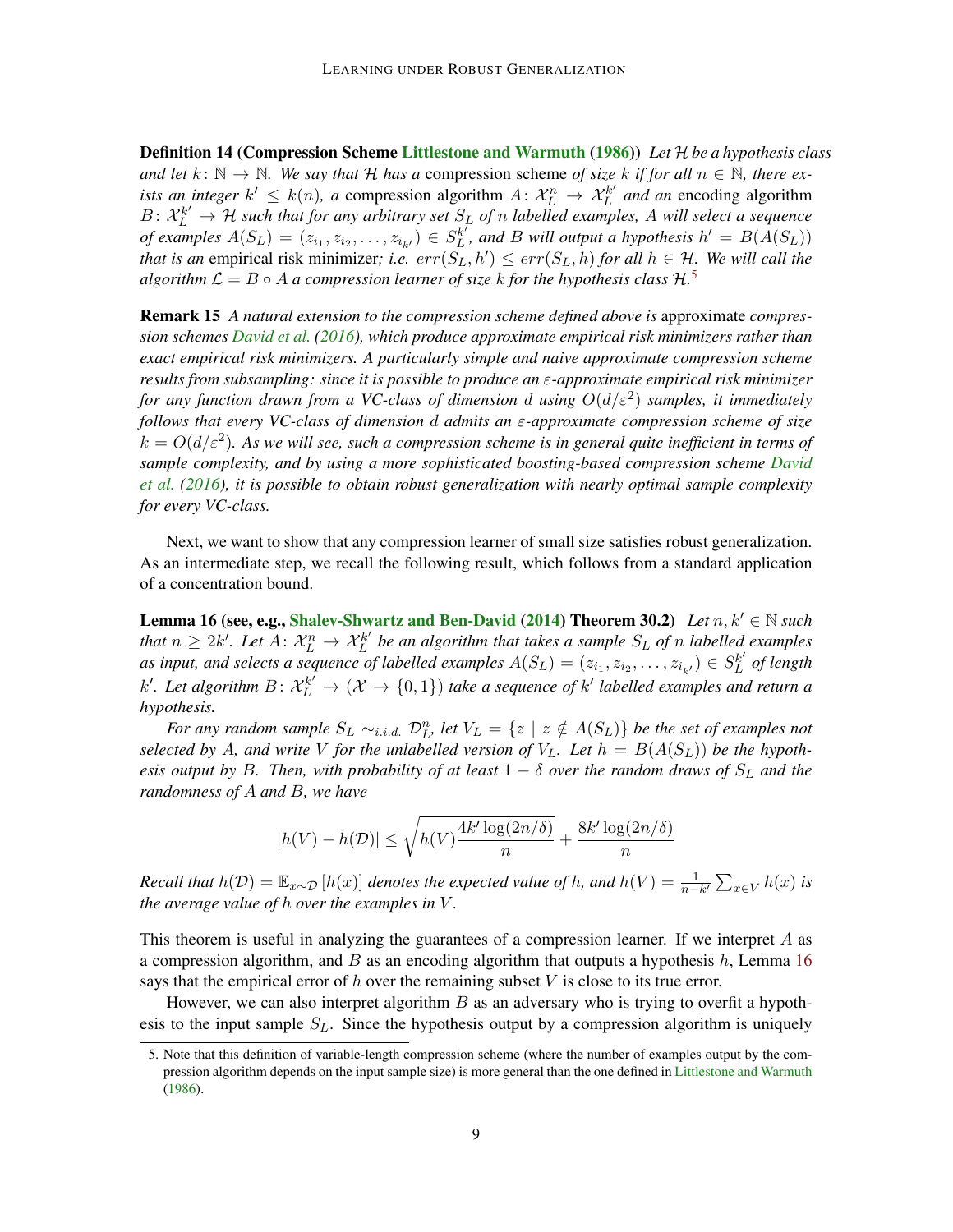determined by the sequence of examples output by the compression algorithm A, we could think of the adversary post-processing the size- $k'$  sequence of examples that defines the output hypothesis. Therefore, it suffices to show that the compression algorithm  $A$  is robustly generalizing. We will establish this by showing that any algorithm that outputs a small sequence of the input sample is robustly generalizing:

<span id="page-9-1"></span>**Lemma 17** Let  $n, k'$  be integers,  $\varepsilon, \delta > 0$ , and let  $A: \mathcal{X}_L^n \to \mathcal{X}_L^{k'}$ L *be an algorithm that takes any set*  $S_L \in \mathcal{X}_L^n$  as input and outputs a sequence  $T \in S_L^{k'}$  $L_L^{k'}$  of size  $k'$ . Then A is  $(\varepsilon, \delta)$ -robustly generalizing *for*

$$
\varepsilon = \sqrt{\frac{4k' \log(n/\delta)}{n}} + \frac{8k' \log(2n/\delta)}{n} + \frac{k'}{n}.
$$

**Proof** We will appeal to Theorem [16.](#page-8-1) Let  $F: \mathcal{X}_L^{k'} \to \{X \to \{0,1\}\}\$ be a deterministic mapping from samples of size k' to hypotheses. Let  $S_L \sim_{i.i.d.} \mathcal{D}^n$  be a random sample of size  $n, T =$  $A(S_L)$  be the sequence output by the compression algorithm, V be the examples (without labels) not selected by A, and  $f = F(T)$  be the function output by the adversary. By the result of Lemma [16,](#page-8-1) we know that with probability at least  $1 - \delta$  over the random draws of  $S_L$ , the following holds,

$$
|f(V) - f(\mathcal{D})| \le \sqrt{\frac{4k' \log(2n/\delta)}{n}} + \frac{8k' \log(2n/\delta)}{n} \equiv C
$$

Let S be the examples in  $S_L$  but without labels. By the triangle inequality we have

$$
|f(S_L) - f(\mathcal{D})| \leq \frac{1}{n} \left| \sum_{z \in S_L} (f(z) - f(\mathcal{D})) \right|
$$
  
= 
$$
\frac{1}{n} \left| \sum_{z \in V} (f(z) - f(\mathcal{D})) + \sum_{z \notin V} (f(z) - f(\mathcal{D})) \right|
$$
  

$$
\leq \frac{1}{n} \left| \sum_{z \in V} (f(z) - f(\mathcal{D})) \right| + \frac{1}{n} \left| \sum_{z \notin V} (f(z) - f(\mathcal{D})) \right|
$$
  

$$
\leq \frac{Cn}{n} + \frac{k'}{n} = C + \frac{k'}{n}
$$
 (1)

 $\blacksquare$ 

which recovers our stated bound.

Now we are ready to show that any hypothesis class that admits a compression scheme of small size is learnable under robust generalization.

<span id="page-9-0"></span>Theorem 18 (Compression implies RG Learnability) *Let* H *be a hypothesis class with a compression scheme of size*  $k: \mathbb{N} \to \mathbb{N}$ , and let  $A: \mathcal{H} \to \mathcal{H}$  be any adversary. Then given any input *sample*  $S_L \sim_{i.i.d.} \mathcal{D}_L^n$  *of size n, the compression learner*  $\mathcal L$  *for*  $\mathcal H$  *outputs an hypothesis h such that with probability at least*  $1 - \delta$ , the error satisfies  $err(h) \leq \min_{h'} err(h') + \varepsilon$ , and the adversary *outputs a hypothesis*  $f = A(h)$  *that satisfies*  $|f(S_L) - f(D)| \leq \varepsilon$  *with* 

$$
\varepsilon = O\left(\sqrt{\frac{k(n)\log(n/\delta)}{n}}\right),\,
$$

*as long as*  $n > 8k(n) \log(2n/\delta)$ .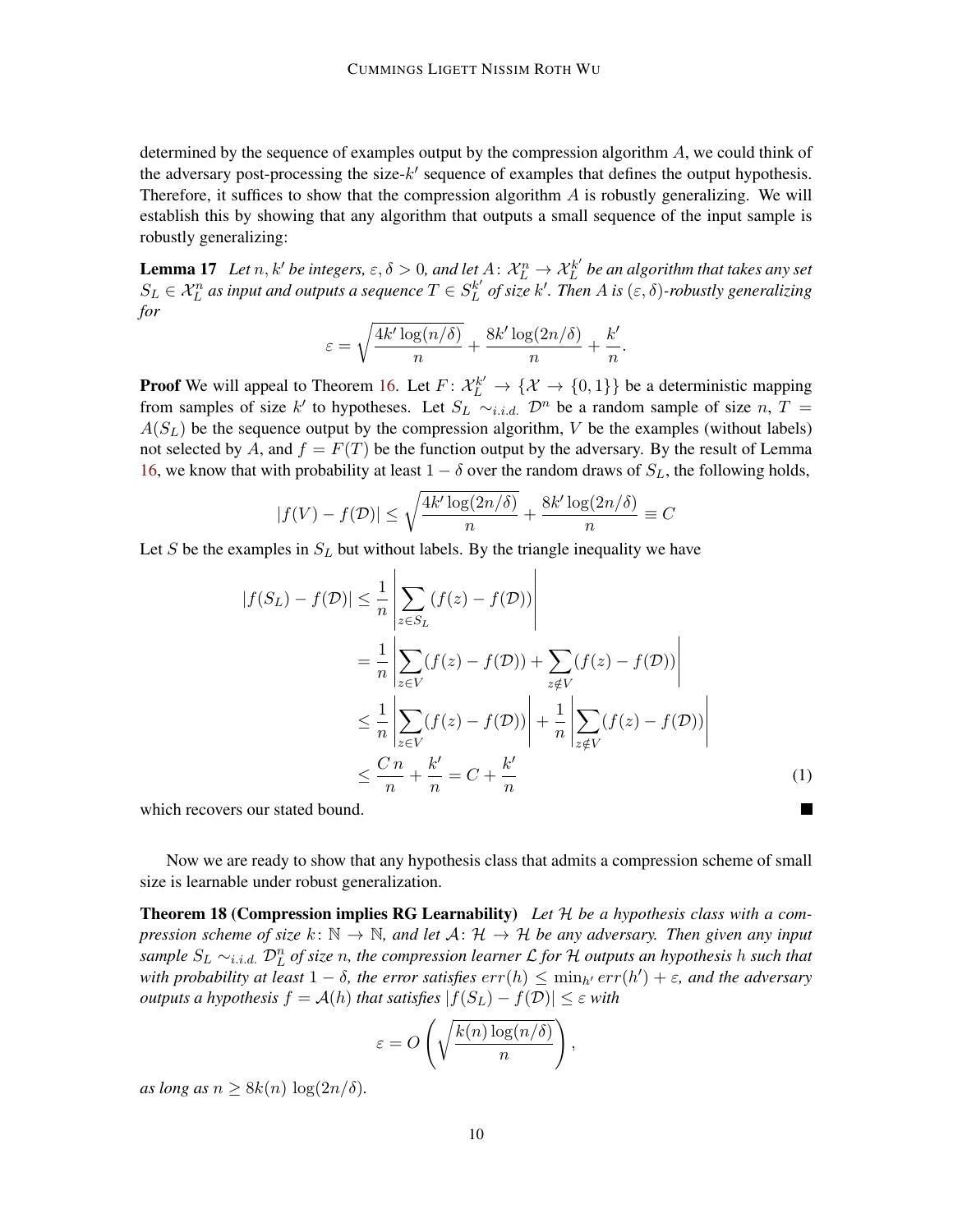**Proof** Note that when  $n \ge 8k(n) \log(2n/\delta)$ , the bound on  $\varepsilon$  in Lemma [17](#page-9-1) becomes  $O\left(\sqrt{\frac{k(n)\log(n/\delta)}{n}}\right)$  $\overline{n}$  . Then by applying Lemma [17,](#page-9-1) we can guarantee that  $|f(S_L) - f(\mathcal{D})| \leq \varepsilon$  with probability at least  $1 - \delta$ . Then the accuracy guarantee of the learner's output hypothesis directly follows by setting A to be the identity map.

We can also show that compression learners continue to give robust generalization under adaptive composition.

<span id="page-10-0"></span>**Theorem 19 (Adaptive Composition for Compression Learners)** Let  $\mathcal{M}_{[m]}: \mathcal{X}^n \to \mathcal{H}^m$  be an adaptive composition of compression schemes such that for any  $S \in \mathcal{X}^n$  ,  $\mathcal{M}_{[m]}(S) = (h_1, \ldots, h_m)$ , *where*  $h_1 = \mathcal{M}_1(S)$ ,  $h_2 = \mathcal{M}_2(S; h_1)$ , . . . ,  $h_m = \mathcal{M}(S; h_1, \ldots, h_{m-1})$ , where  $\mathcal{M}_i(\cdot; h_1, \ldots, h_{i-1})$ *is a compression learner of size*  $k_i$  *for all choices of*  $h_1, \ldots, h_{i-1}$ *. Let*  $k = \sum_{i=1}^m k_i$ *. Then*  $\mathcal{M}_{[m]}$  *is* (ε, δ)*-robustly generalizing, where*

$$
\varepsilon = O\left(\sqrt{\frac{k \log(n/\beta)}{n}}\right),\,
$$

*as long as*  $n \geq 8k \log(2n/\beta)$ *.* 

**Proof** For each  $\mathcal{M}_i$ , we can write it as  $\mathcal{M}_i(\cdot; h_1, \dots, h_{i-1}) = (B_i \circ A_i)$ , where  $A_i$  is the compression algorithm and  $B_i$  is the encoding algorithm. Note that the sequence of output hypotheses is just a postprocessing of the sequence of examples output by the compression algorithms—that is, given the sequence of examples output by the compression algorithms, we can uniquely determine the set of output hypotheses. So it suffices to prove that the adaptive composition of the compression algorithms satisfies robust generalization. Note that the composed compression algorithms can be viewed as a single compression algorithm that releases a sequence of examples of length  $k$ . By directly applying Lemma [17,](#page-9-1) we recover the stated bound. ×

#### 3.2. Robust Generalization via Differential Privacy and Description Length

We briefly review two existing techniques for obtaining algorithms with robust generalization guarantees, from the recent line of work starting with [Dwork et al.](#page-25-0) [\(2015c\)](#page-25-0), and followed by [Dwork](#page-25-2) [et al.](#page-25-2) [\(2015a\)](#page-25-2); [Blum and Hardt](#page-25-12) [\(2015\)](#page-25-12); [Bassily et al.](#page-24-0) [\(2016\)](#page-24-0). Here we will rephrase their results in terms of robust generalization (this terminology is new to the present paper).

<span id="page-10-1"></span>First, it is known that differential privacy implies robust generalization.

**Theorem 20 [\(Bassily et al.](#page-24-0) [\(2016\)](#page-24-0))** Let  $\mathcal{M}$ :  $\mathcal{X}_L^n \to \mathcal{R}$  be a  $(\varepsilon, \delta)$ -differentially private mechanism *for*  $n \geq O(\ln(1/\delta)/\varepsilon^2)$ . Then M also satisfies  $(O(\varepsilon), O(\delta/\varepsilon))$ -robust generalization.

Algorithms with a small output range (i.e., each output can be described using a small number of bits) also enjoy robust generalization.

**Theorem 21 [\(Dwork et al.](#page-25-2) [\(2015a\)](#page-25-2))** Let  $\mathcal{M}$ :  $\mathcal{X}_L^n \to \mathcal{R}$  be a mechanism such that  $|\mathcal{R}|$  is bounded. *Then M satisfies* ( $\alpha$ ,  $\beta$ )-*robust generalization, with*  $\alpha = \sqrt{\frac{\ln(|\mathcal{R}|/\beta)}{2n}}$  $rac{\kappa_{1/D}}{2n}$ .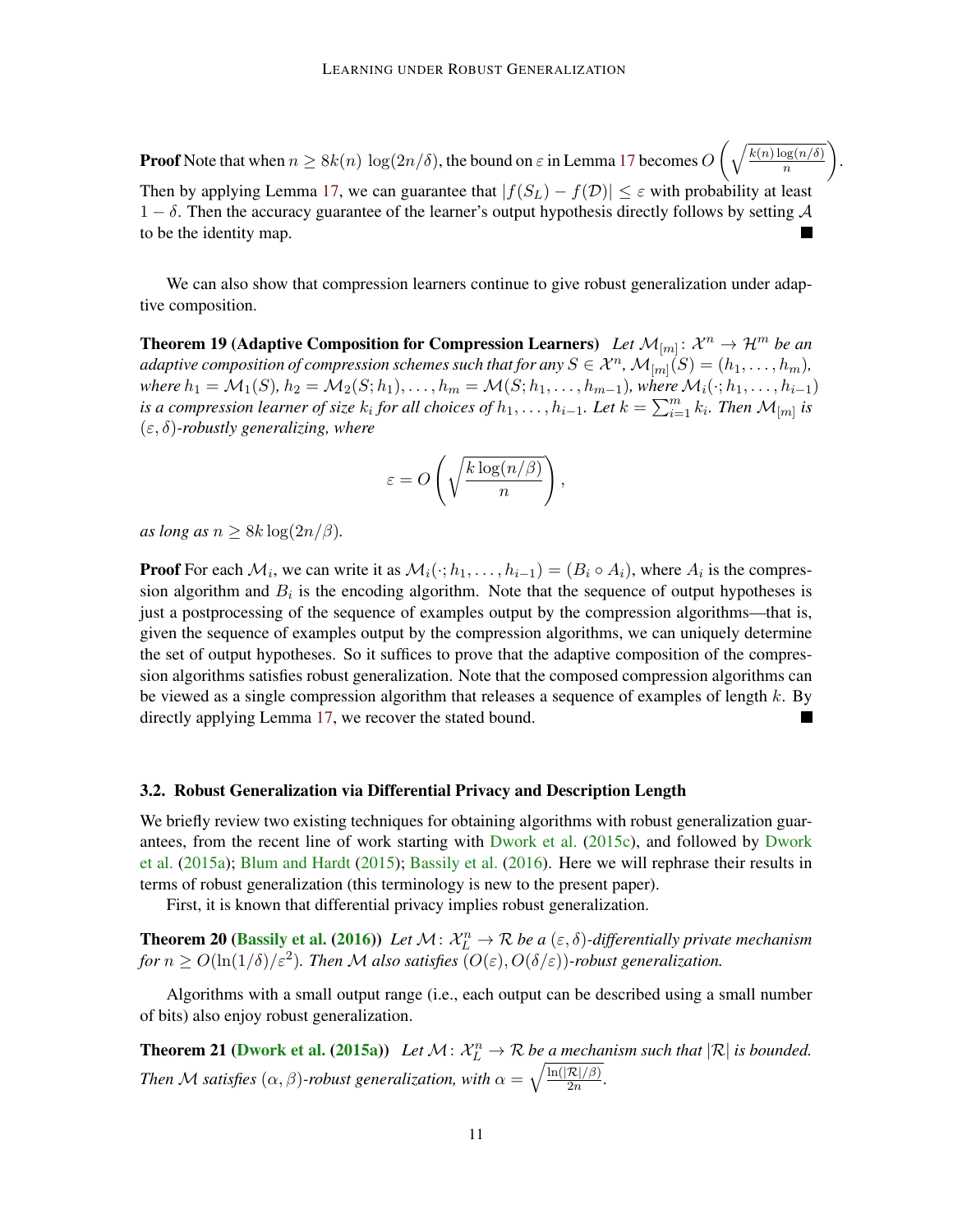#### <span id="page-11-0"></span>3.3. Case Study: Proper Threshold Learning

Next, we consider the problem of properly learning *thresholds* in the PAC setting. We will first note that when the domain size is infinite, there is no proper PAC learner that is differentially private or has finite output range. In contrast to these impossibility results, we show that the class of threshold functions admits a simple compression scheme, and hence a PAC learning algorithm that satisfies robust generalization. This result, in particular, gives a separation between the power of learning under robust generalization and that of learning under differential privacy.

Consider the hypothesis class of *threshold functions*  $\{h_x\}_{x \in \mathcal{X}}$  over a totally ordered domain  $\mathcal{X}$ , where  $h_x(y) = 1$  if  $y \le x$  and  $h_x(y) = 0$  if  $y > x$ . We will first recall an impossibility result for privately learning thresholds.

<span id="page-11-1"></span>**Theorem 22 [\(Bun et al.](#page-25-10) [\(2015\)](#page-25-10) Theorem 6.2)** Let  $\alpha > 0$  be the accuracy parameter (as in The*orem* [2\)](#page-4-1). For every  $n \in \mathbb{N}$ , and  $\delta \leq 1/(1500n^2)$ , any  $(1/2, \delta)$ -differentially private and  $(\alpha, 1/8)$ *accurate (proper) PAC learner for threshold functions requires sample complexity*  $n = \Omega(\log^* |{\cal X}|/\alpha)$ *.* 

In particular, the result of Theorem [22](#page-11-1) implies that there is no private proper PAC learner for threshold functions over an infinite domain. Similarly, we can show that there is no proper PAC learner for thresholds that has a finite outcome range.

**Lemma 23** *Let*  $H$  *be the hypothesis class of threshold functions. For any*  $n \in \mathbb{N}$  *and any learner*  $\mathcal{M}\colon \mathcal{X}_L^n \to \mathcal{H}'$  such that the output hypothesis class  $\mathcal{H}'$  is a subset of  $\mathcal{H}$  and has bounded cardinal*ity, there exits a distribution*  $D \in \Delta \mathcal{X}$  *such that the output hypothesis has true error*  $err(h) \geq 1/2$ *.* 

**Proof** Let  $|\mathcal{H}'| = m$ . We can write  $\mathcal{H}' = \{h_{x_1}, h_{x_2}, \dots, h_{x_m}\}\$  such that  $x_1 < x_2 < \dots < x_m$ . Let y, z be points such that  $x_1 < y < z < x_2$ . Let D be a distribution over X that puts half of the probability mass on y and the other half on z. Suppose our target hypothesis is  $c = h_y$ . Then  $c(y) = 1$  and  $c(z) = 0$ . Note that for each  $h \in \mathcal{H}'$ , it must be case that  $h(y) = h(z)$ , and thus its true error must be at least 1/2.

Now we will show that the class of threshold functions can be properly PAC learned under the constraint of robust generalization *even when* the domain size is infinite.

Theorem 24 *Let* H *be the hypothesis class of threshold functions. There exists a compression learner for H such that when given a input sample*  $S_L \sim_{i.i.d.} \mathcal{D}_L^n$  *of size n, it is both* (ε,δ)-accurate *and*  $(\varepsilon, \delta)$ -robustly generalizing for any  $\delta \in (0, 1)$  and

$$
\varepsilon = O\left(\sqrt{\frac{\log(n/\delta)}{n}}\right)
$$

*as long as*  $n \geq 8 \log(2n/\delta)$ .

**Proof** Consider the compression function  $A$ , that, given a sample, outputs the largest positive example  $s_{+}$  in the sample. Then consider the encoding function B that, given any example  $s_{+}$ , returns the threshold function  $h_{s+}$ . Such a threshold function will correctly label all the examples in the sample. This gives us a compression scheme of size 1 for the class of threshold functions. Then the result follows directly from Theorem [18.](#page-9-0)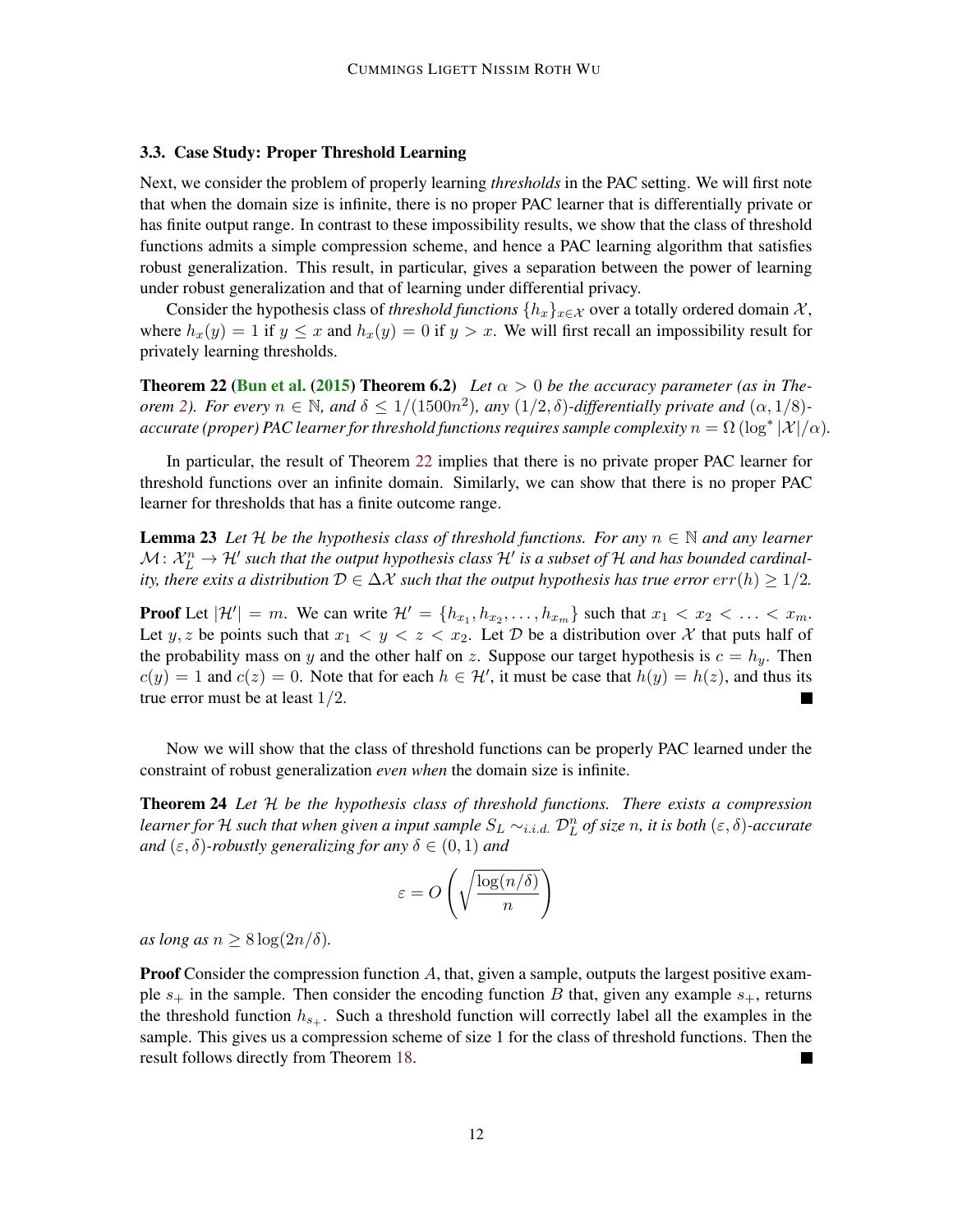#### 3.4. Every Learnable Class is Learnable under Robust Generalization

Finally, we will show that any PAC-learnable hypothesis class can be learned under robust generalization with a logarithmic blowup in the sample complexity. We will rely on a result due to [David](#page-25-3) [et al.](#page-25-3)  $(2016)$ , which shows that any learnable class admits a compression scheme of size scaling logarithmically in the input sample size  $n$ .

<span id="page-12-1"></span>Theorem 25 [\(David et al.](#page-25-3) [\(2016\)](#page-25-3) (see Theorem 3.1)) *Let* H *be a hypothesis class that is PAC/agnostically learnable with VC-dimension* d*; then it has a compression scheme of size*

 $k(n) = O(d \log(n) \log \log(n) + d \log(n) \log(d)).$ 

Our result then follows directly from Theorem [18](#page-9-0) and Theorem [25.](#page-12-1)

<span id="page-12-0"></span>Theorem 26 *Let* H *be a hypothesis class. Suppose that* H *is PAC/agnostically learnable with*  $VCDIM(\mathcal{H}) = d$ . Then there exists a compression learner for H such that when given input sample  $S_L \sim_{i.i.d.} \mathcal{D}_{L_1}^n$ ,  $\mathcal{L}$  *is both*  $(\varepsilon, \delta)$ -accurate and  $(\varepsilon, \delta)$ -robustly generalizing for any  $\delta \in (0,1)$  and  $\varepsilon = \widetilde{O}\left(\sqrt{d/n}\right)$  as long as  $n \geq 16d\log(d)\log^3(n/\delta).$ 

Remark 27 *Note that we can obtain a similar result with the approximate compression scheme of subsampling. In particular, for every VC-class of dimension* d*, the compression learner that uses subsampling as its compression algorithm is both* (ε, δ)*-accurate and* (ε, δ)*-robustly generalizing with:*

$$
\varepsilon = O\left(\left(\frac{d\log(n/\delta)}{n}\right)^{1/4}\right)
$$

*which is polynomial, but is quadratically suboptimal.*

# 4. Learning under Perfect Generalization

In this section, we will focus on the problem of agnostic learning under the constraint of perfect generalization. Our main result gives a perfectly generalizing generic learner in the settings where the domain X or the hypothesis class  $H$  has bounded size. The sample complexity will depend logarithmically on these two quantities. Furthermore, we give a reduction from any perfectly generalizing learner to a differentially private learner that preserves the sample complexity bounds (up to constant factors). This allows us to carry over lower bounds for differentially private learning to learning under perfect generalization. In particular, we will show that proper threshold learning with unbounded domain size is impossible under perfect generalization.

We will first define what it means to learn a hypothesis under perfect generalization.

Definition 28 (PG PAC/Agnostic Learning) *A hypothesis class* H *over domain* X *is PAC/agnostically learnable under perfect generalization (PG-PAC/agnostically learnable) if there exists a polynomial*  $n_{\mathcal{H}}\colon\mathbb{R}^5\to\mathbb{R}$  and a learning algorithm A such that for all  $\alpha,\gamma,\beta,\varepsilon,\delta\in(0,1/2)$ , given inputs  $\alpha, \gamma, \beta, \varepsilon, \delta$  and a sample  $S_L \in \mathcal{X}_L^n$  where  $n \geq n_{\mathcal{H}}(1/\alpha, 1/\varepsilon, \log(1/\gamma), \log(1/\beta), \log(1/\delta))$ , the *algorithm* A *is an* (α, γ)*-accurate PAC/agnostic learner, and is* (β, ε, δ)*-perfectly generalizing.*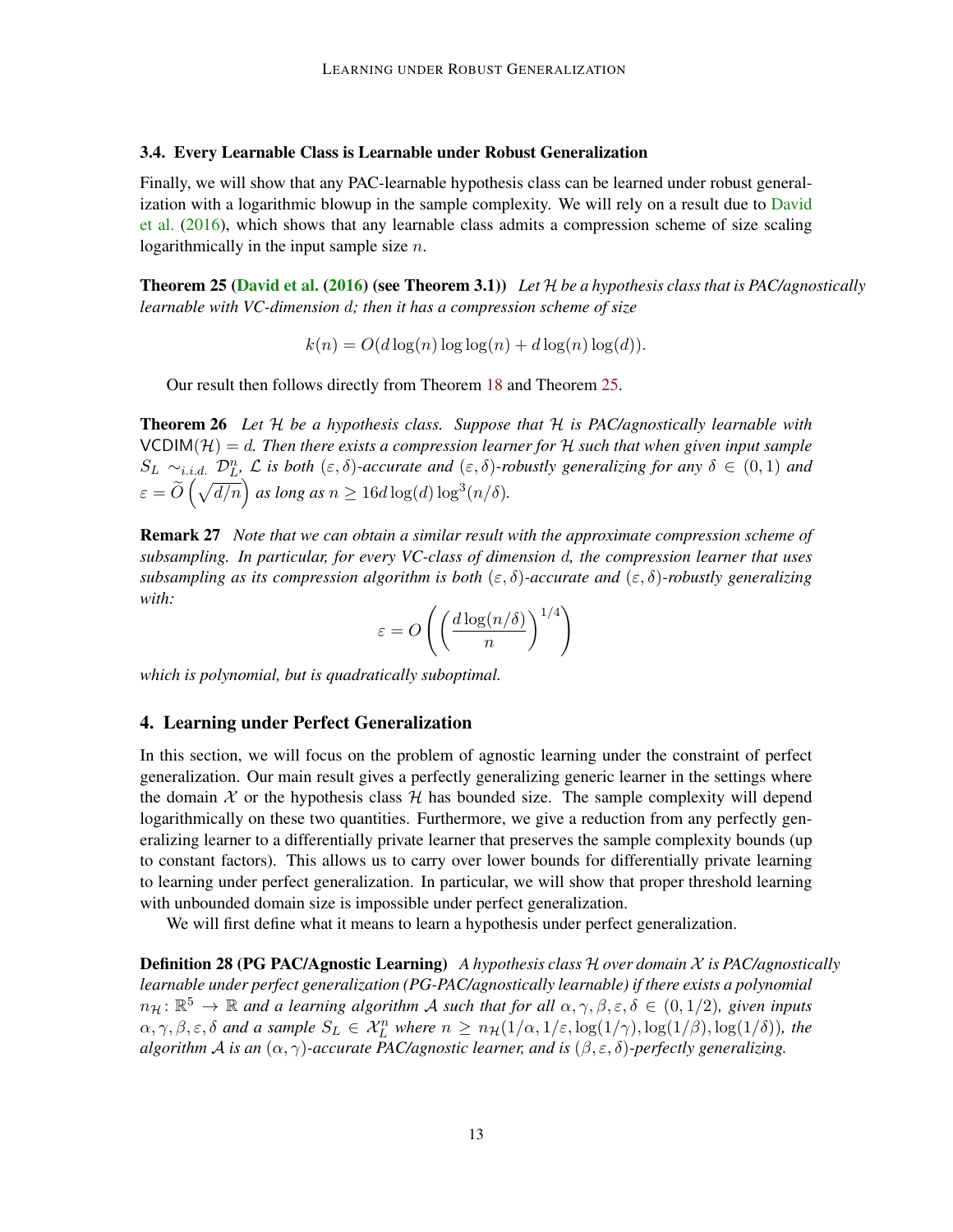# <span id="page-13-0"></span>4.1. Generic PG Agnostic Learner

Now we present a generic perfectly generalizing agnostic learner, which is based on the *exponential mechanism* of [McSherry and Talwar](#page-26-7) [\(2007\)](#page-26-7) and analogous to the generic learner of [Kasiviswanathan](#page-25-9) [et al.](#page-25-9) [\(2011\)](#page-25-9).

Our learner, formally presented in Algorithm [1,](#page-13-1) takes generalization parameters  $\varepsilon$ ,  $\beta$ , a sample of *n* labelled examples  $S_L \sim_{i.i.d.} \mathcal{D}_L^n$ , and a hypothesis class H as input, and samples a random hypothesis with probability that is exponentially biased towards hypotheses with small empirical error. We show that this algorithm is perfectly generalizing.

<span id="page-13-1"></span>**Algorithm 1** Generic Agnostic Learner 
$$
\mathcal{A}(\beta, \varepsilon, S_L, \mathcal{H})
$$
  
\n**Output**  $h \in \mathcal{H}$  with probability proportional to  $\exp\left(\frac{-\sqrt{|S_L|} \cdot \varepsilon \cdot err(S_L, h)}{\sqrt{2 \ln(2|\mathcal{H}|/\beta)}}\right)$ 

**Lemma 29** *Given any*  $\varepsilon, \beta > 0$  *and finite hypothesis class H, the learning algorithm*  $A(\beta, \varepsilon, \cdot, \cdot)$ *is*  $(\beta, \varepsilon, 0)$ -perfectly generalizing.

**Proof** Let  $S_L \sim_{i.i.d.} \mathcal{D}_L^n$  be a labelled random sample of size n. Note that since each  $(x_i, y_i)$  in  $S_L$ is drawn from the underlying distribution  $\mathcal{D}_L$ , we know that for each  $h \in \mathcal{H}$ ,

$$
\mathbb{E}_{S_L \sim_{i.i.d.} \mathcal{D}_L^n} [err(S_L, h)] = err(h).
$$

Fix any  $h \in \mathcal{H}$ . Then by a Chernoff-Hoeffding bound, we know that with probability at least  $1 - \beta/|\mathcal{H}|$ , the following holds:

<span id="page-13-2"></span>
$$
|err(S_L, h) - err(h)| \le \sqrt{\frac{1}{2n} \ln \left(\frac{2|\mathcal{H}|}{\beta}\right)}.
$$
 (2)

Applying a union bound, we know that the above holds for all  $h \in \mathcal{H}$  with probability at least  $1 - \beta$ . We will condition on this event for the remainder of the proof. Now consider the following randomized simulator:

$$
\text{SIM}(\mathcal{D}_L): \text{ output } h \in \mathcal{H} \text{ with probability proportional to } \exp\left(\frac{-\varepsilon \cdot \sqrt{n} \cdot err(h)}{\sqrt{2\ln(2|\mathcal{H}|/\beta)}}\right).
$$

We want to show that the output distributions satisfy  $\mathcal{A}(\beta,\varepsilon,S_L) \approx_{\varepsilon,0} \text{Sim}(\mathcal{D}_L)$ , where  $S_L \sim_{i.i.d.}$  $\mathcal{D}_L^n$  is a labelled random sample of size n. Let  $Z = \sum_{h \in \mathcal{H}} \exp \left( \frac{-\varepsilon \sqrt{n} \cdot err(S_L, h)}{\sqrt{2 \ln(2|\mathcal{H}|/\beta)}} \right)$ ) and  $Z' =$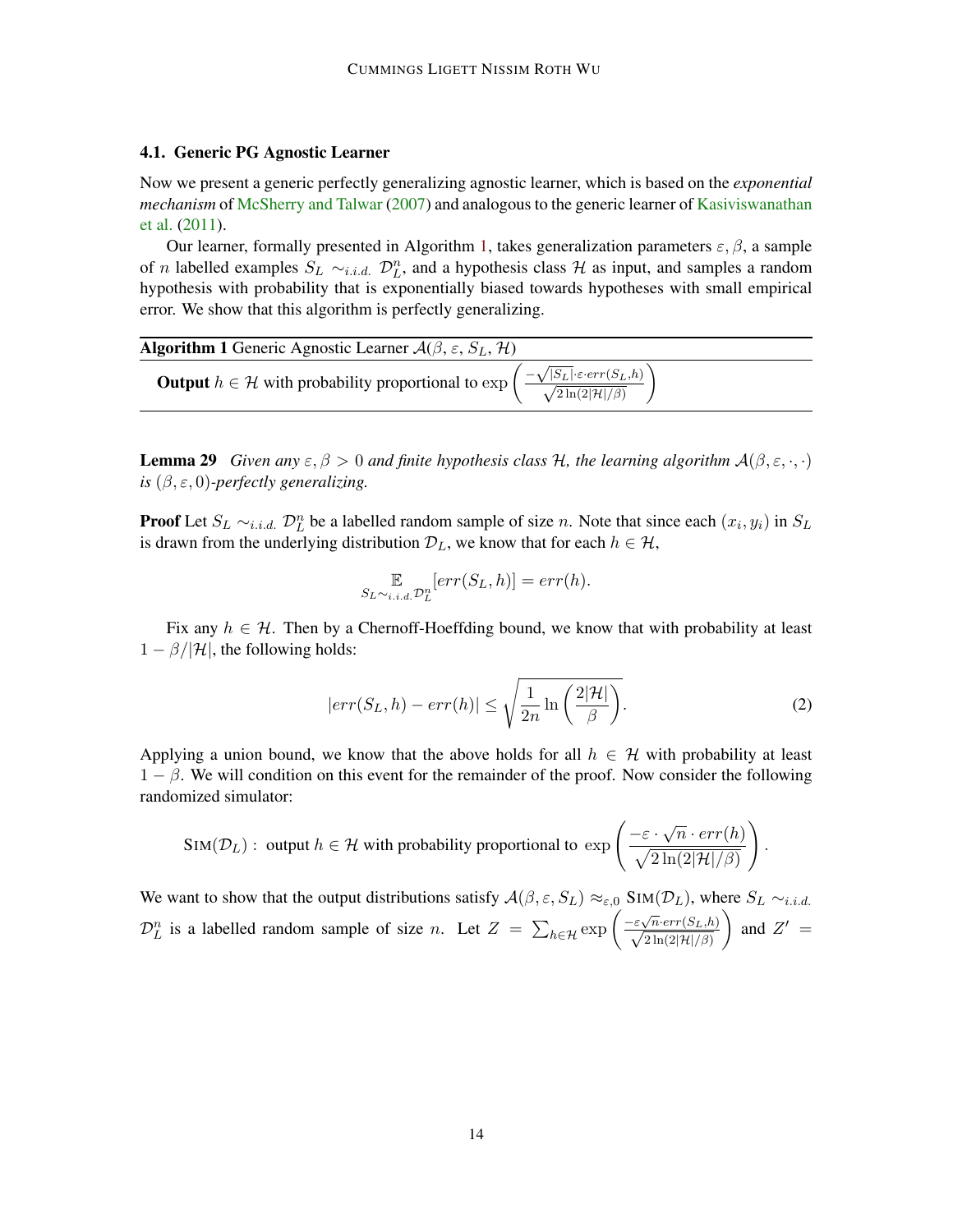$$
\sum_{h \in \mathcal{H}} \exp\left(\frac{-\varepsilon \cdot \sqrt{n} \cdot err(h)}{\sqrt{2 \ln(2|\mathcal{H}|/\beta)}}\right) . \text{ For each } h \in \mathcal{H},
$$
\n
$$
\frac{\Pr[\mathcal{A}(\beta, \varepsilon, S_L, \mathcal{H}) = h]}{\Pr[\text{SIM}(\mathcal{D}_L) = h]} = \frac{\exp\left(\frac{-\varepsilon \cdot \sqrt{n} \cdot err(S_L, h)}{\sqrt{2 \ln(2|\mathcal{H}|/\beta)}}\right) / Z}{\exp\left(\frac{-\varepsilon \cdot \sqrt{n} \cdot err(h)}{\sqrt{2 \ln(2|\mathcal{H}|/\beta)}}\right) / Z'}
$$
\n
$$
= \exp\left(\frac{\varepsilon \cdot \sqrt{n} \left( err(h) - err(S_L, h) \right)}{\sqrt{2 \ln(2|\mathcal{H}|/\beta)}}\right) \cdot \frac{Z'}{Z}
$$
\n
$$
\leq \exp\left(\frac{\varepsilon}{2}\right) \exp\left(\frac{\varepsilon}{2}\right) \cdot \frac{Z}{Z}
$$
\n
$$
= \exp(\varepsilon).
$$

A symmetric argument would also show that  $\frac{\Pr[\text{SIM}(\mathcal{D}_L)=h]}{\Pr[\mathcal{A}(\beta,\varepsilon,S_L,\mathcal{H})=h]} \leq \exp(\varepsilon)$ . Therefore,  $\mathcal{A}(\beta,\varepsilon,\cdot,\cdot)$  is  $(\beta, \varepsilon, 0)$ -perfectly generalizing.

<span id="page-14-0"></span>**Theorem 30** Let H be a finite hypothesis class and  $\alpha, \gamma > 0$ . Then the generic learner Algorithm [1](#page-13-1) *instantiated as*  $\mathcal{A}(\gamma,\varepsilon,\cdot,\mathcal{H})$  *is*  $(\alpha,\gamma)$ -accurate as long as the sample size

$$
n \ge \frac{6}{\varepsilon^2 \alpha^2} \left( \ln(2|\mathcal{H}|) + \ln(1/\gamma) \right)^3.
$$

**Proof** Let  $S_L \sim_{i.i.d.} \mathcal{D}_L^n$ , and let the algorithm  $\mathcal{A}(\gamma, \varepsilon, S_L, \mathcal{H})$  be the Generic Agnostic Learner of Algorithm [1.](#page-13-1) Consider the event  $E = \{A(\gamma, \varepsilon, S_L, \mathcal{H}) = h \mid err(h) > \alpha + \text{OPT}\}\,$ , where  $\alpha$  is our target accuracy parameter. We want to show that  $Pr[E] \leq \gamma$  as long as the sample size *n* satisfies the stated bound.

By a Chernoff-Hoeffding bound (similar to Equation [\(2\)](#page-13-2)), we have that with probability at least  $1 - \gamma/2$ , the following condition holds for each  $h \in \mathcal{H}$ :

$$
|err(S_L, h) - err(h)| \le \sqrt{\frac{1}{2n} \ln \left( \frac{4|\mathcal{H}|}{\gamma} \right)} \equiv B(n).
$$

We will condition on the event above. Let  $h^* = \arg \min_{h' \in \mathcal{H}} err(h')$  and let  $\text{OPT} = err(h^*)$ , then

$$
\min_{h' \in \mathcal{H}} err(S_L, h') \le err(S_L, h^*) \le err(h^*) + B(n) = \text{OPT} + B(n)
$$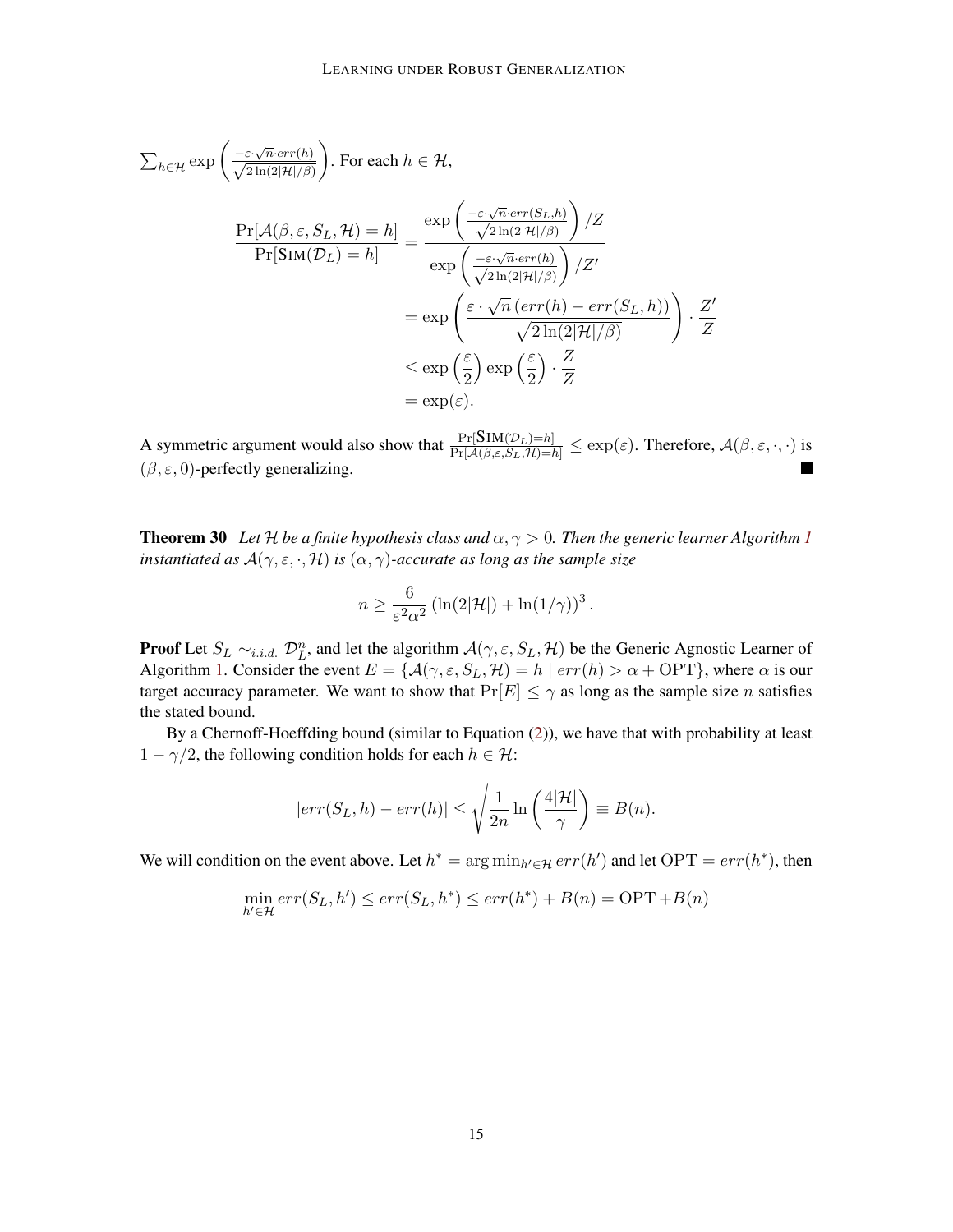Recall that for each  $h \in \mathcal{H}$ , the probability that the hypothesis output by  $\mathcal{A}(\gamma,\varepsilon, S_L, \mathcal{H})$  is h is,

$$
\frac{\exp\left(-\varepsilon\sqrt{n}\cdot err(S_L, h)/\sqrt{2\ln(2|\mathcal{H}|/\gamma)}\right)}{\sum_{h'\in\mathcal{H}}\exp\left(-\varepsilon\sqrt{n}\cdot err(S_L, h')/\sqrt{2\ln(2|\mathcal{H}|/\gamma)}\right)}
$$
\n
$$
\leq \frac{\exp\left(-\varepsilon\sqrt{n}\cdot err(S_L, h)/\sqrt{2\ln(2|\mathcal{H}|/\gamma)}\right)}{\max_{h'\in\mathcal{H}}\exp\left(-\varepsilon\sqrt{n}\cdot err(S_L, h')/\sqrt{2\ln(2|\mathcal{H}|/\gamma)}\right)}
$$
\n
$$
= \exp\left(-\varepsilon\sqrt{n}\cdot\left(err(S_L, h) - \min_{h'\in\mathcal{H}}err(S_L, h')\right)/\sqrt{2\ln(2|\mathcal{H}|/\gamma)}\right)
$$
\n
$$
\leq \exp\left(-\varepsilon\sqrt{n}\cdot\left(err(S_L, h) - \text{OPT} - B(n)\right)/\sqrt{2\ln(2|\mathcal{H}|/\gamma)}\right).
$$

Taking a union bound, we know that the probability that  $\mathcal{A}(\gamma,\varepsilon, S_L, \mathcal{H})$  outputs a hypothesis h with empirical error  $err(S_L, h) \geq \text{OPT} + 2B(n)$  is at most  $|\mathcal{H}| \exp(-\varepsilon \sqrt{n}B(n)/\sqrt{2\ln(2|\mathcal{H}|/\gamma)})$ .

Set  $B(n) = \alpha/3$ , and the event  $E = \{A(\gamma, \varepsilon, S_L, \mathcal{H}_d) = h \mid err(h) > \alpha + \text{OPT}\}\$ implies

$$
err(S_L, h) \ge \text{OPT} + 2\alpha/3 = \text{OPT} + 2B(n)
$$
 or  $|err(S_L, h) - err(h)| \ge \alpha/3 = B(n)$ .

It is sufficient to set  $n$  large enough to bound the probabilities of these two events. Further if we a sample size  $n \geq \frac{6}{526}$  $\frac{6}{\varepsilon^2 \alpha^2} (\ln(2|\mathcal{H}|/\gamma))^3$ , both probabilities are bounded by  $\gamma/2$ , which means we must have  $Pr[E] \leq \gamma$ .

#### 4.2. PG Learning with VC Dimension Sample Bounds

We can also extend the sample complexity bound in Theorem [30](#page-14-0) to one that is dependent on the VC-dimension of the hypothesis class  $H$ , but resulting bound will have a logarithmic dependence on the size of the domain  $|\mathcal{X}|$ .

Corollary 31 *Every hypothesis class* H *with finite VC dimension is PG agnostically learnable with a sample size of n* =  $O\left( (\mathsf{VCDIM}(\mathcal{H}) \cdot \ln |\mathcal{X}| + \ln \frac{1}{\beta})^3 \cdot \frac{1}{\varepsilon^2 c} \right)$  $\frac{1}{\varepsilon^2 \alpha^2}$ .

Proof By Sauer's lemma (see e.g., [Kearns and Vazirani](#page-26-1) [\(1994\)](#page-26-1)), we know that there are at most  $O(|\mathcal{X}|^{VCDIM(\mathcal{H}))}$  different labelings of the domain X by the hypotheses in H. We can run the exponential mechanism over such a hypothesis class  $\mathcal{H}'$  with cardinality  $|\mathcal{H}'| = O(|\mathcal{X}|^{VCDIM(\mathcal{H})})$ . The complexity bound follows from Theorem [30](#page-14-0) directly.  $\overline{\phantom{a}}$ 

# 4.3. Limitations of PG learning

We have so far given a generic agnostic learner with perfect generalization in the cases where either  $|\mathcal{X}|$  or  $|\mathcal{H}|$  is finite. We now show that the finiteness condition is necessary, by revisiting the threshold learning problem in Section [3.3.](#page-11-0) In particular, we will show that when both of the domain size and hypothesis class are infinite, properly learning thresholds under perfect generalization is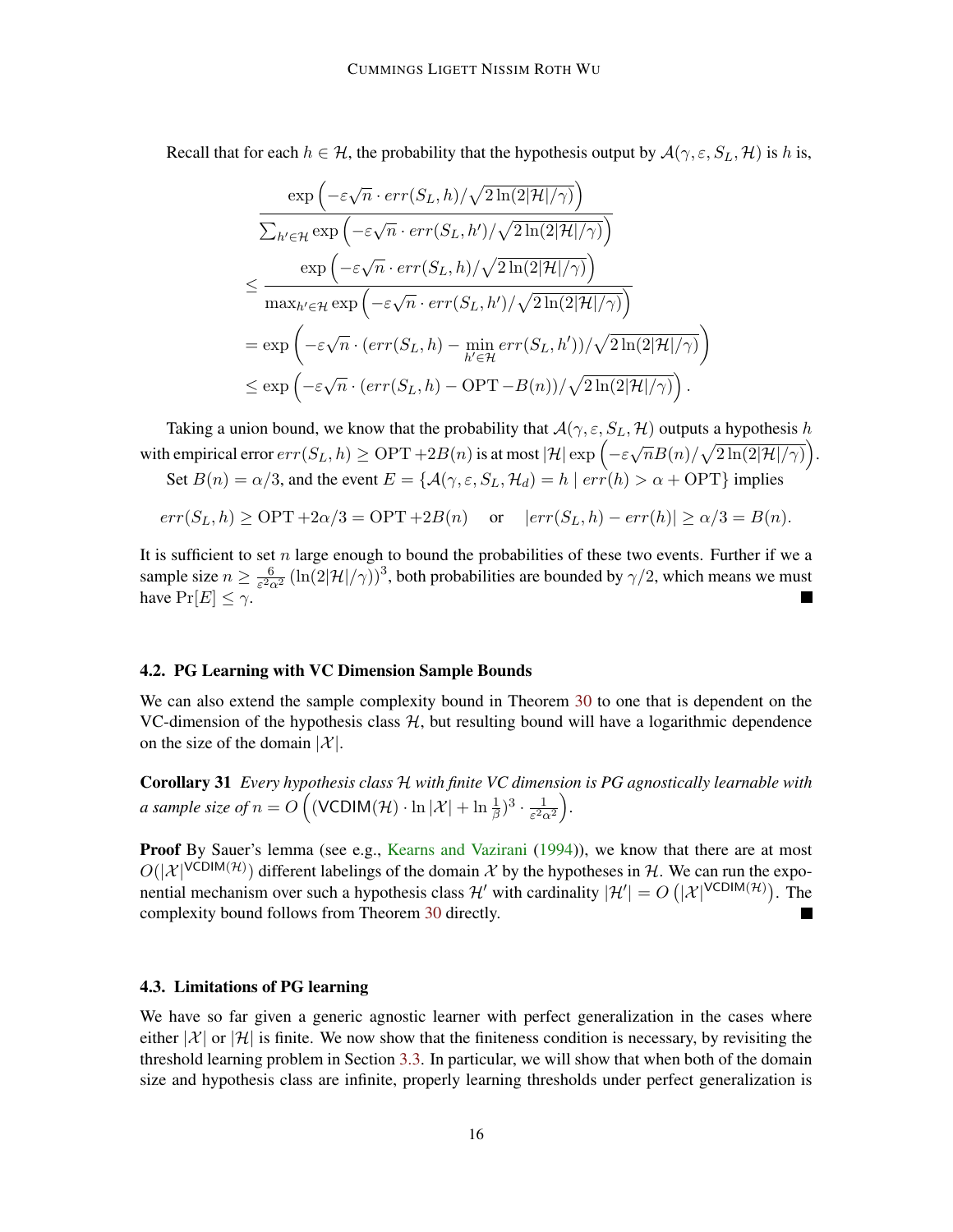impossible. Our result crucially relies on a reduction from a perfectly generalizing learner to a differentially private learner, which allows us to apply lower bound results of differentially private learning(such as Theorem [22\)](#page-11-1) to PG agnostic learning.

First, let's consider the reduction in Algorithm [2,](#page-16-0) which is a black-box mechanism that takes as input a perfectly generalizing mechanism  $\mathcal{M}$ :  $\mathcal{X}_L^n \to \mathcal{R}$  and a labelled sample  $S_L \in \mathcal{X}_L^n$ , and outputs an element of R. We show that this new mechanism  $\mathcal{M}'(\mathcal{M},\cdot)$  is differentially private.

<span id="page-16-0"></span>Algorithm 2  $\mathcal{M}'(\mathcal{M}: \mathcal{X}_L^n \to \mathcal{R}, S_L \in \mathcal{X}_L^n)$ Let  $\mathcal{E}_{S_L}$  be the empirical distribution that assigns weight  $1/n$  to each of the data points in  $S_L$ Sample  $T_L \sim_{i.i.d.} (\mathcal{E}_{S_L})^n$ 

Output  $\mathcal{M}(T_L) \in \mathcal{R}$ 

<span id="page-16-1"></span>**Theorem 32** Let  $\beta < 1/2e$  and  $\varepsilon \leq \ln(2)$ , and M be a  $(\beta, \varepsilon, \delta)$ -perfectly generalizing mechanism, *then the mechanism*  $\mathcal{M}'(\mathcal{M}, \cdot)$  *of Algorithm* [2](#page-16-0) *is* (4 $\varepsilon$ , 16 $\delta$  + 2 $\beta$ )-differentially private.

**Proof** Let  $S_L, S'_L \in \mathcal{X}^n$  be neighboring databases that differ on the *i*th entry, and let  $\mathcal{E}_{S_L}$  and  $\mathcal{E}_{S'_L}$  denote their corresponding empirical distributions. Since M is  $(\beta, \varepsilon, \delta)$ -perfectly generalizing, there exists a simulator SIM such that with probability at least  $1-\beta$  over choosing  $T_L \sim_{i.i.d.} (\mathcal{E}_{S_L})^n$ ,

$$
\mathcal{M}(T_L) \approx_{\varepsilon, \delta} \text{SIM.} \tag{3}
$$

Similarly, there exists a simulator SIM' such that with probability at least  $1 - \beta$  over choosing  $T'_{L} \sim_{i.i.d.} (\mathcal{E}_{S'_L})^n$ 

$$
\mathcal{M}(T'_L) \approx_{\varepsilon,\delta} \text{SIM}'.\tag{4}
$$

Let  $R_1 = \{T_L \in \mathcal{X}_L^n \mid \mathcal{M}(T_L) \approx_{\varepsilon,\delta} SIM\}$  and  $R_2 = \{T_L' \in \mathcal{X}_L^n \mid \mathcal{M}(T_L') \approx_{\varepsilon,\delta} SIM'\}$ . We want to first show that there exists a dataset  $T_L^*$  such that  $T_L^* \in R_1$  and  $T_L^* \in R_2$ .

Let  $\{(x_i, y_i)\}=S_L\setminus S'_L$  and let  $R_3=\{T_L\in \mathcal{X}_L^n\mid (x_i, y_i)\notin T_L\}.$ 

$$
\Pr_{T_L\sim_{i.i.d.}(\mathcal{E}_{S_L})^n}[T_L\in R_3]=\Pr_{T'_L\sim_{i.i.d.}(\mathcal{E}_{S'_L})^n}[T'_L\in R_3]=(1-1/n)^n\approx 1/e.
$$

Moreover, for any  $T \in R_3$ ,

$$
\Pr_{T_L \sim_{i.i.d.} (\mathcal{E}_{S_L})^n}[T_L = T] = \Pr_{T'_L \sim_{i.i.d.} (\mathcal{E}_{S'_L})^n}[T'_L = T]
$$

Note that any dataset  $T_L$  in  $R_3$  also lies in the supports of both  $(\mathcal{E}_{S_L})^n$  and  $(\mathcal{E}_{S'_L})^n$ . It follows that

$$
\Pr_{T_L \sim_{i.i.d.} (\mathcal{E}_{S_L}^n)} [T_L \in (R_1 \cap R_2)]
$$
\n
$$
\geq \Pr_{T_L \sim_{i.i.d.} (\mathcal{E}_{S_L}^n)} [T_L \in (R_1 \cap R_2 \cap R_3)]
$$
\n
$$
\geq \Pr_{T_L \sim_{i.i.d.} (\mathcal{E}_{S_L}^n)} [T_L \in R_3] - \Pr_{T_L \sim_{i.i.d.} (\mathcal{E}_{S_L}^n)} [T_L \in R_3 \text{ and } T_L \notin R_1] - \Pr_{T_L \sim_{i.i.d.} (\mathcal{E}_{S_L}^n)} [T_L \in R_3 \text{ and } T_L \notin R_2]
$$
\n
$$
\geq 1/e - \beta - \beta > 0
$$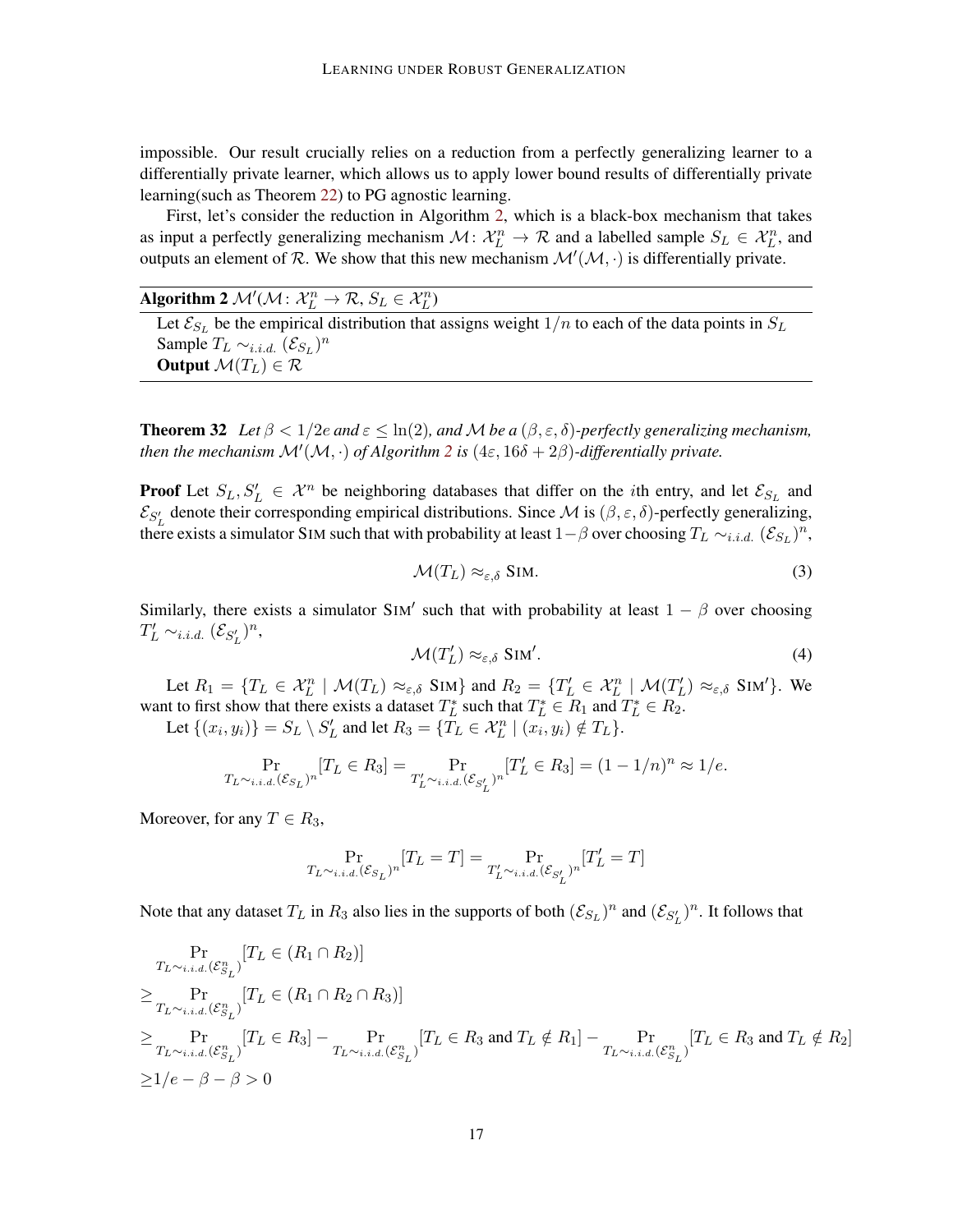Therefore, there exists a  $T_L^* \in R_1 \in R_2$ . Since M is perfectly generalizing, we have that,

$$
\mathcal{M}(T_L^*) \approx_{\varepsilon,\delta} \text{SIM} \quad \text{and} \quad \mathcal{M}(T_L^*) \approx_{\varepsilon,\delta} \text{SIM}'.
$$
 (5)

This means with probability at least  $1 - 2\beta$ , we also have

$$
\mathcal{M}(T_L) \approx_{\varepsilon,\delta} \text{Sim} \approx_{\varepsilon,\delta} \mathcal{M}(T_L^*) \approx_{\varepsilon,\delta} \text{Sim}' \approx_{\varepsilon,\delta} \mathcal{M}(T_L').
$$

By Lemma [9,](#page-6-2) with probability at least  $1 - 2\beta$ ,

$$
\mathcal{M}'(S_L) = \mathcal{M}(T_L) \approx_{4\varepsilon, 16\delta} \mathcal{M}(T'_L) = \mathcal{M}'(S'_L).
$$

Therefore,  $\mathcal{M}'$  is  $(4\varepsilon, 16\delta + 2\beta)$ -differentially private.

<span id="page-17-0"></span>Theorem 33 *Let* H *be a hypothesis class with finite VC dimension* d*. Suppose that* H *admits an agnostic learner*  $\mathcal{M}$ :  $\mathcal{X}_L^n \to \mathcal{H}$  *that is*  $(\alpha, \gamma)$ -accurate and  $(\beta, \varepsilon, \delta)$ -perfectly generalizing. Then *algorithm* M<sup>0</sup> (M, ·) *defined as in Algorithm [2](#page-16-0) is* (4ε, 16δ + 2β)*-differentially private, and is also an*  $(O(\alpha), O(\gamma))$ -accurate agnostic learner for H.

We will rely on the following result on the uniform convergence properties of any hypothesis class with finite VC dimension.

<span id="page-17-1"></span>Theorem 34 (see, e.g., [Shalev-Shwartz and Ben-David](#page-26-4) [\(2014\)](#page-26-4) Theorem 6.8) *Let* H *be a hypothesis class of VC dimension*  $d < \infty$ . Then there are constants  $C_1$  and  $C_2$  such that the following *holds:*

*1. Fix any*  $\alpha, \gamma > 0$ *. Let*  $S_L \sim_{i.i.d.} \mathcal{D}_L^n$ , then with probability at least  $1 - \gamma$ ,  $|err(S_L, h) |err(h)| \leq \alpha$  for all  $h \in \mathcal{H}$ , as long as

$$
n \ge C_1 \frac{d + \log(1/\gamma)}{\alpha^2}
$$

*2. Any agnostic learner that is* (α, γ)*-accurate requires a sample of size*

$$
n \ge C_2 \frac{d + \log(1/\gamma)}{\alpha^2}
$$

**Proof** [Proof of Theorem [33\]](#page-17-0) Let  $S_L \sim_{i.i.d.} \mathcal{D}_L^n$  be a random sample of size n. By Part 2 of The-orem [34](#page-17-1) and our assumption that M is an  $(\alpha, \gamma)$ -accurate agnostic learner, we know that  $n \geq$  $C_2 \frac{(d + \log(1/\gamma))}{\alpha^2}$ . By Part 1 of Theorem [34,](#page-17-1) we have with probability at least  $1 - \gamma$  over the random draws of  $S_L$ , for each  $h \in \mathcal{H}$ ,

<span id="page-17-2"></span>
$$
|err(S_L, h) - err(h)| \le O(\alpha). \tag{6}
$$

Let  $\hat{h} = \mathcal{M}'(\mathcal{M}, S_L)$ . First, we can view  $\mathcal{E}_{S_L}$  as some distribution over the labelled examples. Since M is an  $(\alpha, \gamma)$ -accurate learner, we have with probability at least  $1 - \gamma$ ,

<span id="page-17-3"></span>
$$
err(S_L, \hat{h}) \le \min_{h \in \mathcal{H}} err(S_L, h) + \alpha. \tag{7}
$$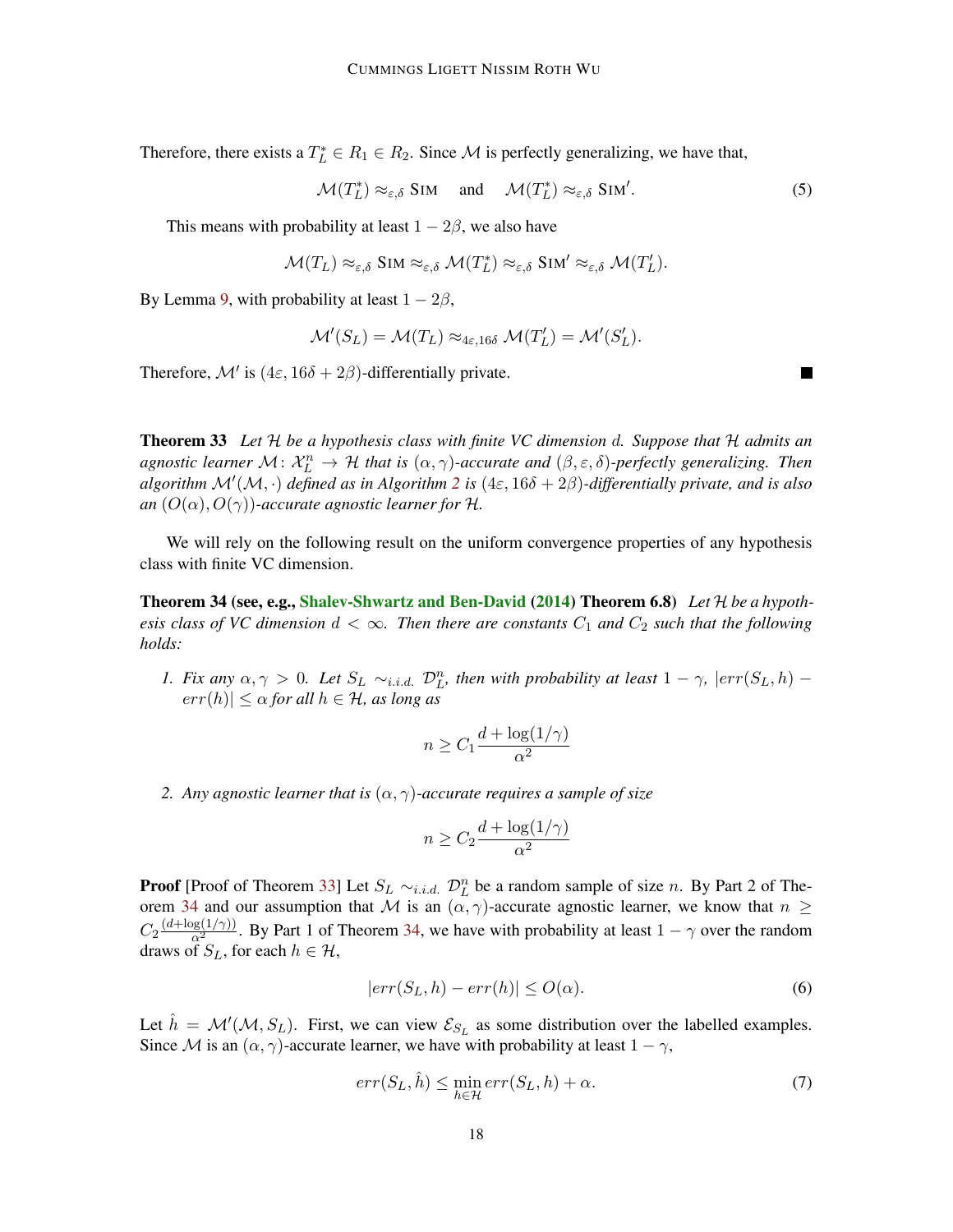Let's condition on guarantee of both Equations [\(6\)](#page-17-2) and [\(7\)](#page-17-3). Let  $h^* = \arg \min_{h \in \mathcal{H}} err(h)$ . Then by combining Equations [\(6\)](#page-17-2) and [\(7\)](#page-17-3), we get

$$
err(\hat{h}) \leq err(S_L, \hat{h}) + O(\alpha) \leq err(S_L, h^*) + O(\alpha) \leq err(h^*) + O(\alpha)
$$

which recovers the stated utility guarantee. By Theorem [32,](#page-16-1) know that the mechanism  $\mathcal{M}'(\mathcal{M},\cdot)$  is also  $(4\varepsilon, 16\delta + 2\beta)$ -differentially private. ٠

The result of Theorem [33](#page-17-0) implies that the existence of a perfectly generalizing agnostic learner would imply the existence of a differentially private one. Moreover, the lower bound results for private learning would apply to a perfectly generalizing learner as well. In particular, based on the result of [Bun et al.](#page-25-10) [\(2015\)](#page-25-10), we can show that there is no proper threshold learner that satisfies perfect generalization when the domain size is infinite.

**Theorem 35** *Let*  $\alpha > 0$  *be the accuracy parameter. For every*  $n \in \mathbb{N}$ *, and*  $\delta, \beta \leq 1/(10000n^2)$ *, any* (β, 1/8, δ)*-perfectly generalizing and* (α, 1/32)*-accurate proper agnostic learner for threshold function requires sample complexity*  $n = \Omega(\log^*|\mathcal{X}|/\alpha)$ *.* 

#### 5. Relationship between Perfect Generalization and Other Generalization Notions

In the previous sections we have studied the three generalization notions as learnability constraints, and we know that any class that learnable under perfect generalization is also learnable under differential privacy, and any class learnable under differential privacy is also learnable under robust generalization. In this section, we study these three notions from the algorithmic point of view, and explore the relationships among algorithms that satisfy perfect generalization, robust generalization and differential privacy. Section [5.1](#page-18-0) shows that any perfectly generalizing algorithms is also robustly generalizing, but there exist robustly generalizing algorithms that are neither differentially private nor perfectly generalizing for any reasonable parameters. Section [5.2](#page-20-0) shows that all differentially private algorithms are perfectly generalizing with some necessary loss in generalization parameters, but there exist perfectly generalizing algorithms which are not differentially private for any reasonable parameters.

#### <span id="page-18-0"></span>5.1. Separation between Perfect and Robust Generalization

In this section we show that perfect generalization is a stronger requirement than robust generalization. Lemma [36](#page-18-1) shows one direction of this, by showing that every perfectly generalizing mechanism also satisfies robust generalization with only a constant degradation in the generalization parameters.

<span id="page-18-1"></span>**Lemma 36** For any  $\beta, \varepsilon, \delta \in (0, 1)$ , suppose that a mechanism  $\mathcal{M} \colon \mathcal{X}_L^n \to \mathcal{R}$  with arbitrary range  $\mathcal R$  *is* ( $\beta$ ,  $\varepsilon$ ,  $\delta$ )-perfectly generalizing. Then M *is also* ( $\alpha$ ,  $2(\beta + \delta)$ )-robustly generalizing, where

$$
\alpha = \sqrt{\frac{2}{n} \ln \left( \frac{2(2\varepsilon + 1)}{\beta + \delta} \right)}.
$$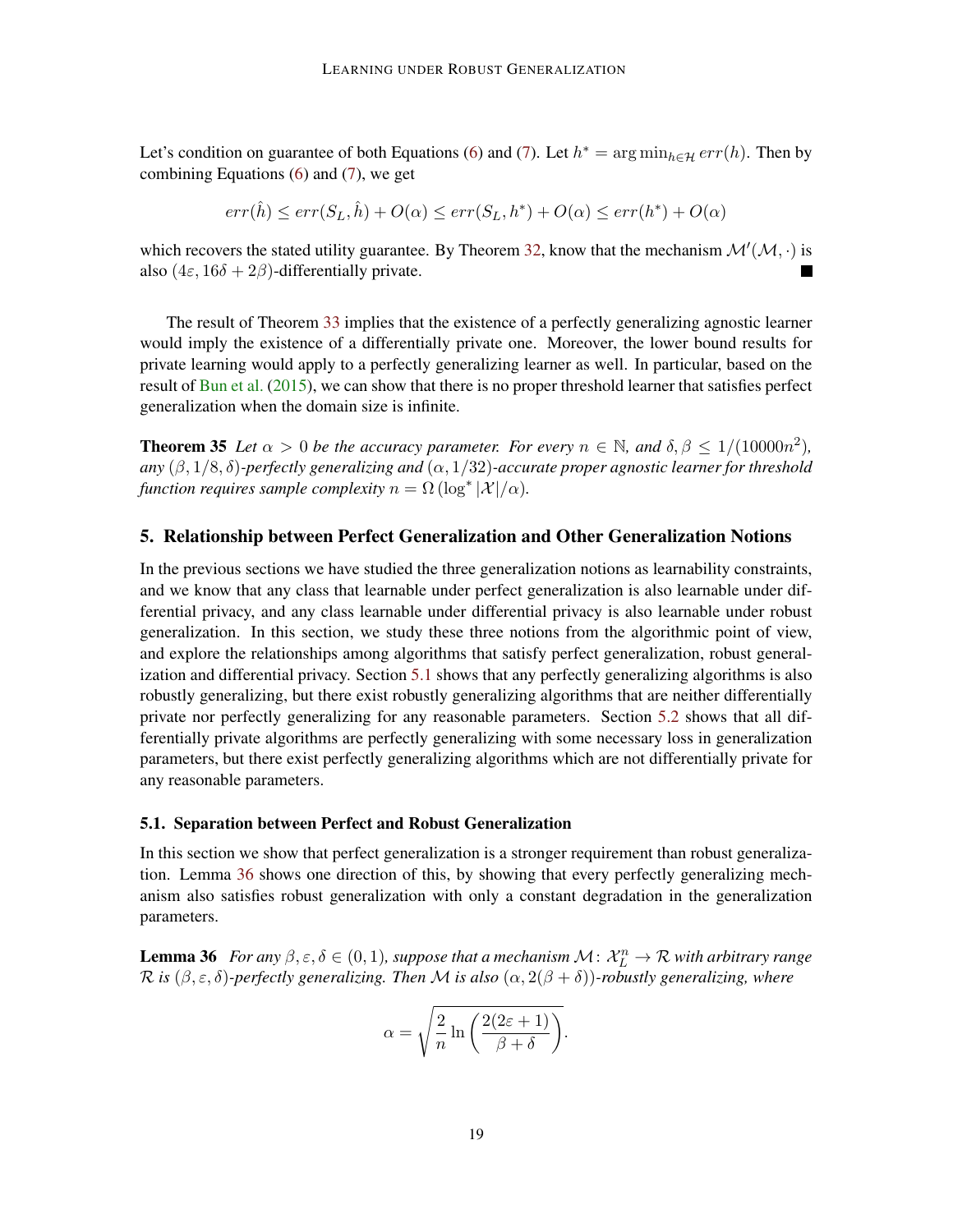**Proof** Let  $A: \mathcal{R} \to (\mathcal{X} \to \{0,1\})$  be function that takes in the output of  $\mathcal{M}(S_L)$  and produces a hypothesis  $h: \mathcal{X} \to \{0, 1\}$ . Our goal is to show that h will not overfit to the original sample  $S_L$ .

By Theorem [11,](#page-7-2) the composition of  $A \circ \mathcal{M}$ :  $\mathcal{X}^n \to (\mathcal{X}_L \to \{0,1\})$  is also  $(\beta, \varepsilon, \delta)$ -perfectly generalizing. This means there exists a simulator SIM:  $\Delta \mathcal{X} \rightarrow \mathcal{R}$  such that with high probability over a random sample  $S_L$ , SIM(D)  $\approx_{\varepsilon,\delta}$  ( $\mathcal{A} \circ \mathcal{M}$ )( $S_L$ ). Define the event  $E = \{S_L \in \mathcal{X}^n |$  $[\text{Sim}(\mathcal{D}) \approx_{\varepsilon,\delta} (\mathcal{A} \circ \mathcal{M})(S_L)]\}.$  By perfect generalization,  $\Pr_{S_L \sim_{i.i.d.} \mathcal{D}_L^n}[E] \geq 1 - \beta.$ 

Also by a Chernoff-Hoeffding bound, for any fixed  $h \in \mathcal{H}$  and any  $\alpha > 0$ ,

$$
\Pr_{S \sim_{i.i.d.} \mathcal{D}^n} [|h(S) - h(\mathcal{D})| \ge \alpha] \le 2 \exp(-2\alpha^2 n).
$$

The following bounds the probability that the hypothesis h output by  $(A \circ M)(S_L)$  overfits on the sample  $S_L$ , where  $\wedge$  denotes the logical AND.

$$
\Pr_{S_L \sim_{i.i.d.} D_L^n} [h \leftarrow (\mathcal{A} \circ \mathcal{M}(S_L)) \wedge |h(S) - h(D)| \ge \alpha]
$$
\n
$$
= \sum_{S_L \in \mathcal{X}_L^n} \Pr[S] \Pr[h \leftarrow (\mathcal{A} \circ \mathcal{M}(S_L)) \wedge |h(S) - h(D)| \ge \alpha | S]
$$
\n
$$
\le (1 - \Pr[E]) + \sum_{S \in E} \Pr[S] \Pr[h \leftarrow (\mathcal{A} \circ \mathcal{M}(S)) \wedge |h(S) - h(D)| \ge \alpha | S]
$$
\n
$$
\le (1 - \Pr[E]) + \sum_{S \in E} \Pr[S] \left( \Pr[h \leftarrow \text{SIM}(\mathcal{D}) \wedge |h(S) - h(D)| \ge \alpha | S] \cdot \exp(\varepsilon) + \delta \right)
$$
\n
$$
\le (1 - \Pr[E]) + \sum_{S \in \mathcal{X}^n} \Pr[S] \left( \Pr[h \leftarrow \text{SIM}(\mathcal{D}) \wedge |h(S) - h(D)| \ge \alpha | S] \cdot \exp(\varepsilon) + \delta \right)
$$
\n
$$
= (1 - \Pr[E]) + \delta + \exp(\varepsilon) \sum_{S \sim_{i.i.d.} \mathcal{D}^n} [h \leftarrow \text{SIM}(\mathcal{D}) \wedge |h(S) - h(D)| \ge \alpha]
$$
\n
$$
\le (1 - \Pr[E]) + \delta + 2 \exp(\varepsilon) \cdot \exp(-2\alpha^2 n)
$$
\n
$$
\le \beta + \delta + 2 \exp(\varepsilon) \cdot \exp(-2\alpha^2 n)
$$

Setting  $\alpha =$  $\sqrt{2}$  $rac{2}{n}\ln\left(\frac{2(2\varepsilon+1)}{\beta+\delta}\right)$  $\frac{(2\varepsilon+1)}{\beta+\delta}$  also gives  $\exp(-2\alpha^2 n) = \frac{\beta+\delta}{2(2\varepsilon+1)}$ . Plugging this into the above equations, we see that the probability that  $(A \circ M)(S_L)$  overfits to  $S_L$  by more than our choice of  $\alpha$  is at most

$$
\Pr_{S_L \sim_{i.i.d.} \mathcal{D}^n} [h \leftarrow (\mathcal{A} \circ \mathcal{M}(S_L)) \wedge |h(S) - h(\mathcal{D})| \ge \alpha] \le \beta + \delta + 2 \exp(\varepsilon) \frac{\beta + \delta}{2(1 + 2\varepsilon)} = 2(\beta + \delta).
$$

 $\blacksquare$ 

Thus M is  $(\alpha, 2(\beta + \delta))$ -robustly generalizing for our specified value of  $\alpha$ .

Our next result, Lemma [37,](#page-19-0) shows that there exist robustly generalizing mechanisms that are neither differentially private nor perfectly generalizing, for any reasonable parameters.

<span id="page-19-0"></span>**Lemma 37** For any  $\gamma > 0$  and  $n \in \mathbb{N}$ , there exists a mechanism  $\mathcal{M} \colon \mathcal{X}_L^n \to \{0,1\}$  that is  $\left(\sqrt{\ln(2/\gamma)/2n}, \gamma\right)$ *-robustly generalizing, but is not*  $(\varepsilon, \delta)$ *-differentially private for any bounded*  $\varepsilon$ *and*  $\delta$  < 1, and is not  $(\beta, \varepsilon', \delta')$ -perfectly generalizing for any  $\beta$  <  $1/2 - 1/\sqrt{n}$ , bounded  $\varepsilon'$ , and  $\delta' < 1/2$ .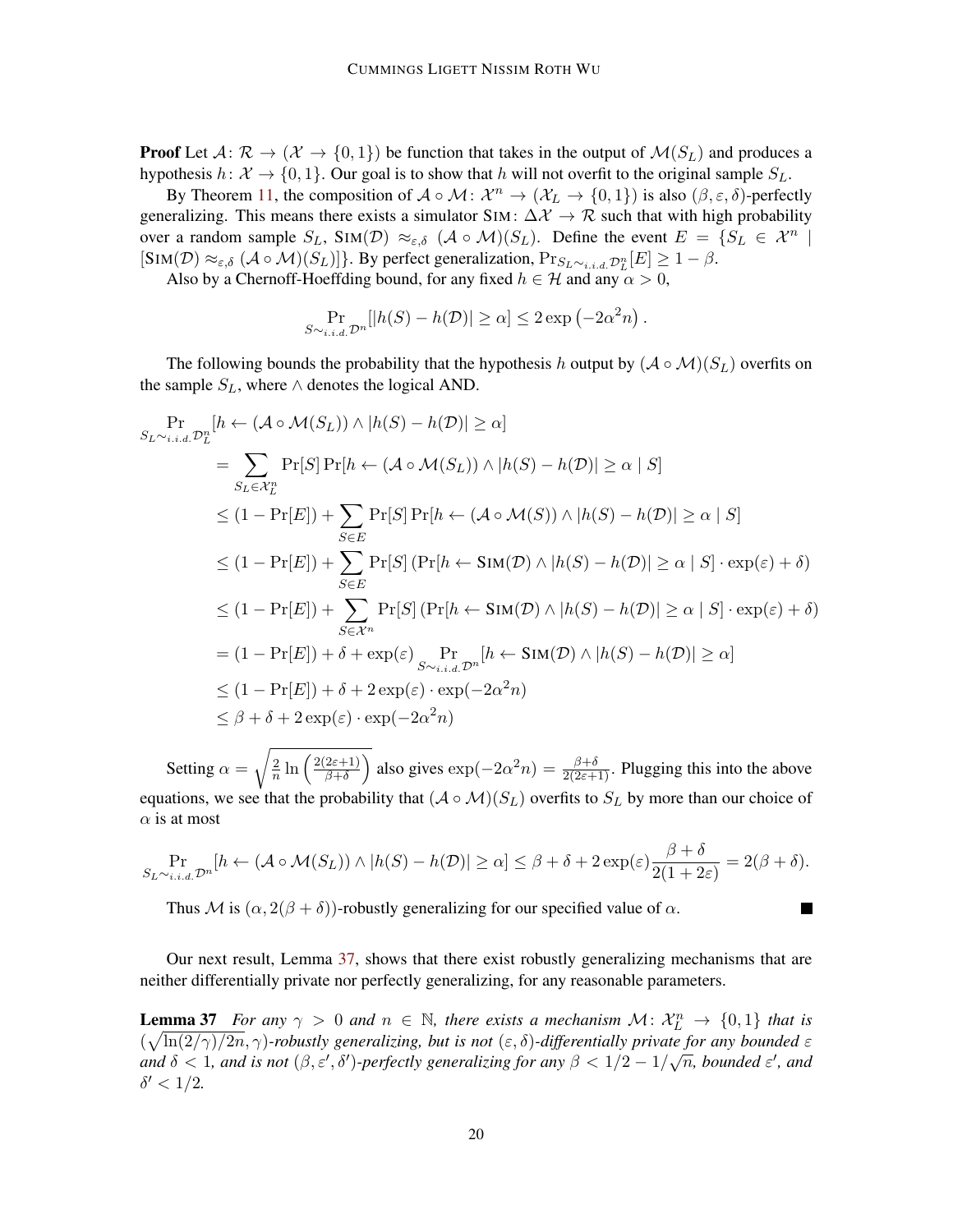**Proof** Consider the domain  $\mathcal{X} = \{0, 1\}$ , and the following deterministic mechanism  $\mathcal{M} \colon \mathcal{X}^n \to$  $\{0, 1\}$ : given a sample S, output 1 if more than  $\lfloor n/2 \rfloor$  of the elements in S is 1, and output 0 otherwise. Note M has a small output space, so by Theorem [21,](#page-10-1) M is  $(\sqrt{\ln(2/\gamma)/2n}, \gamma)$ -robustly generalizing for any  $\gamma > 0$ .

Consider two neighboring samples  $S_1$  and  $S_2$  such that  $S_1$  has  $\lfloor n/2 \rfloor + 1$  number of 1's, and  $S_2$  has  $|n/2|$  number of 1's. Then  $Pr[\mathcal{M}(S_1) = 1] = 1$  and  $Pr[\mathcal{M}(S_2) = 1] = 0$ . Therefore, the mechanism is not  $(\varepsilon, \delta)$ -differentially private for any bounded  $\varepsilon$  and  $\delta < 1$ .

To show that  $M$  is not perfectly generalizing, consider the distribution  $D$  that is uniform over  $\mathcal{X} = \{0, 1\}$ . That is,  $Pr_{x \sim \mathcal{D}}[x = 1] = Pr_{x \sim \mathcal{D}}[x = 0] = 1/2$ . Suppose that M is  $(\beta, \varepsilon', \delta')$ perfectly generalizing with  $\beta < 1/2 - 1/\sqrt{n}$ . In particular, this implies that  $\beta < 1/2 - \frac{\binom{n}{\lfloor n/2 \rfloor}}{2^n}$ . Let SIM be the associated simulator, and let  $p = Pr[SIM(\mathcal{D}) = 1]$ .

Since each the events of  $(M(S) = 0)$  and  $(M(S) = 1)$  will occur with probability (over the random draws of  $S$ ) greater than  $\beta$ , then there exist samples  $S_1$  and  $S_2$  such that both  $\mathcal{M}(S_1),\mathcal{M}(S_2)\approx_{\varepsilon',\delta'}$ SIM(D), and furthermore  $\mathcal{M}(S_1) = 1$  and  $\mathcal{M}(S_2) = 0$  deterministically. This means,

$$
p \le \exp(\varepsilon') \cdot \Pr[\mathcal{M}(S_2) = 1] + \delta' = \delta' \quad \text{ and,} \quad (1 - p) \le \exp(\varepsilon') \cdot \Pr[\mathcal{M}(S_1) = 0] + \delta' = \delta'.
$$

It follows from above that  $\delta' \geq 1/2$ . Thus, M is not  $(\beta, \varepsilon', \delta')$  for any  $\beta < 1/2 - 1/\sqrt{n}$ , bounded  $\varepsilon'$ , and  $\delta' < 1/2$ .

#### <span id="page-20-0"></span>5.2. Perfect Generalization and Differential Privacy

We now focus on the relationship between differential privacy and perfect generalization to show that perfect generalization is a strictly stronger definition in the sense that *problems* that can be solved subject to perfect generalization can also be solved subject to differential privacy with little loss in the parameters, whereas in the reverse direction, parameters necessarily degrade. Recall that we have already shown that any perfectly generalizing algorithm can be "compiled" into a differentially private algorithm with only a constant factor loss in parameters (Theorem [32\)](#page-16-1). We here note however that this compilation is necessary – that perfectly generalizing algorithms are not necessarily themselves differentially private. In the reverse direction, we show that every differentially private algorithm is strongly generalizing, with some necessary degradation in the generalization parameters.

We first give an example of a perfectly generalizing algorithm that does not satisfy differential privacy for any reasonable parameters. The intuition behind this result is that perfect generalization requires an algorithm to behave similarly only on a  $(1 - \beta)$ -fraction of samples, while differential privacy requires an algorithm to behave similarly on all neighboring samples. The algorithm of Theorem [38](#page-20-1) exploits this difference to find a pair of unlikely neighboring samples which are treated very differently.

<span id="page-20-1"></span>**Theorem 38** *For any*  $\beta > 0$  *and any*  $n \geq \log(1/\beta)$ *, there exists a algorithm*  $\mathcal{M}: \mathcal{X}^n \to \mathcal{R}$  *which is*  $(\beta, 0, 0)$ *-perfectly generalizing but is not*  $(\varepsilon, \delta)$ *-differentially private for any*  $\varepsilon < \infty$  *and*  $\delta < 1$ *.* 

**Proof** Consider the domain  $\mathcal{X} = \{0, 1\}$  and the following simple algorithm  $\mathcal{M}$ : given a sample  $S = \{s_1, \ldots, s_n\}$  of size *n*, it will output "Strange" if the sample *S* satisfies:

$$
s_1 = s_2 = \ldots = s_{\lfloor n/2 \rfloor} = 1
$$
 and,  $s_{\lfloor n/2 \rfloor + 1} = s_{\lfloor n/2 \rfloor + 2} = \ldots = s_n = 0$ ,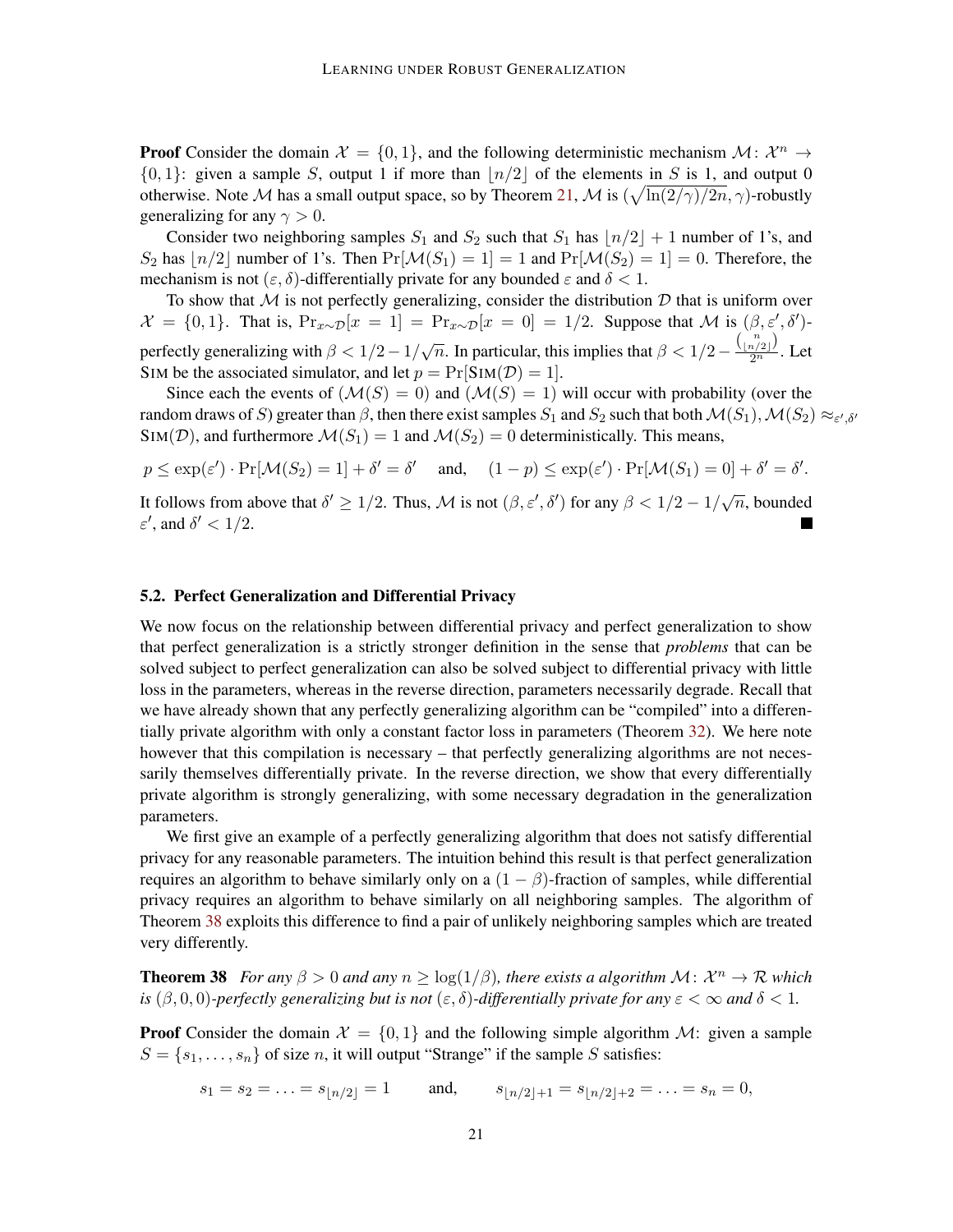and output "Normal" otherwise. We first show that M is  $((1/2)^n, 0, 0)$ -perfectly generalizing. Consider the following deterministic simulator SIM that simply outputs "Normal" no matter what the input distribution over the domain is.

Suppose that the distribution D over the domain satisfies  $Pr_{x \sim \mathcal{D}}[x = 1] = p$  for some  $p \in [0, 1]$ . Note that the probability (over the random draws of  $S$ ) of outputting "Strange" is

$$
\Pr[\mathcal{M}(S) = \text{``Strange''}] = p^{\lfloor n/2 \rfloor} (1-p)^{\lceil n/2 \rceil} = \le (1/2)^n.
$$

This means, with probability at least  $1 - (1/2)^n$  over the random draws of S, M will output "Normal," and also

$$
\frac{\Pr[M(S) = "Normal"]}{\Pr[\text{SIM}(\mathcal{D}) = "Normal"]} = 1 \le \exp(0).
$$

Therefore, M is  $((1/2)^n, 0, 0)$ -perfectly generalizing.

Now consider the sample  $T = \{t_1, \ldots, t_n\}$  such that

$$
t_1 = t_2 = \ldots = t_{\lfloor n/2 \rfloor} = 1
$$
 and,  $t_{\lfloor n/2 \rfloor + 1} = t_{\lfloor n/2 \rfloor + 2} = \ldots = t_n = 0.$ 

Let T' be any neighboring sample of T such that  $|T\Delta T'| = 1$ . We know that  $\mathcal{M}(T') =$  "Normal", so,

$$
\frac{\Pr[\mathcal{M}(T') = \text{``Normal''}]}{\Pr[\mathcal{M}(T) = \text{``Normal''}]} = \frac{1}{0} = \infty.
$$

П

Therefore, the algorithm M is not  $(\varepsilon, \delta)$ -differentially private for any  $\varepsilon < \infty$  and  $\delta < 1$ .

Now we show the other direction of the relationship between these two definitions: any differentially private algorithm is also perfectly generalizing. We begin with Theorem [39,](#page-21-0) which proves that every  $(\varepsilon, 0)$ -differentially private algorithm is also  $(\beta, O(\sqrt{n \ln(1/\beta)}\varepsilon), 0)$ -perfectly generalizing. We will later show that this dependence on n and  $\beta$  is tight.

<span id="page-21-0"></span>**Theorem 39** Let  $M: \mathcal{X}^n \to \mathcal{R}$  be an  $(\varepsilon, 0)$ -differentially private algorithm, where  $\mathcal R$  is an arbi*trary finite range. Then M is also*  $(\beta, \sqrt{2n \ln(2|\mathcal{R}|/\beta)}\varepsilon, 0)$ *-perfectly generalizing.* 

**Proof** Given an  $(\varepsilon, 0)$ -differentially private algorithm M, consider the following log-likelihood function  $q: \mathcal{X}^n \times \mathcal{R} \to \mathbb{R}$ , such that for any sample  $S \in \mathcal{X}^n$  and outcome  $r \in \mathcal{R}$ , we have

$$
q(S,r) \stackrel{\text{def}}{=} \log \left( \Pr[\mathcal{M}(S) = r] \right).
$$

Since M is  $(\varepsilon, 0)$ -differentially private, we know that for all neighboring  $S, S' \in \mathcal{X}^n$ , the function q satisfies,

$$
\max_{r \in \mathcal{R}} |q(S,r) - q(S',r)| = \max_{r \in \mathcal{R}} \left| \ln \left( \frac{\Pr[\mathcal{M}(S) = r]}{\Pr[\mathcal{M}(S') = r]} \right) \right| \le \varepsilon.
$$

For any distribution  $\mathcal{D} \in \Delta \mathcal{X}$ , the sample  $S = (s_1, \ldots, s_n) \sim_{i.i.d.} \mathcal{D}^n$  is now a random variable, rather than a fixed input. By an application of McDiarmid's inequality to the variables  $s_1, \ldots s_n$ , we have that for any  $r \in \mathcal{R}$ ,

<span id="page-21-1"></span>
$$
\Pr_{S \sim i.i.d.} \mathcal{D}^n \left[ \left| q(S,r) - \mathop{\mathbb{E}}_{S' \sim i.i.d.} \mathcal{D}^n \left[ q(S',r) \right] \right| \ge t \right] \le 2 \exp\left(\frac{-2t^2}{n\varepsilon^2}\right). \tag{8}
$$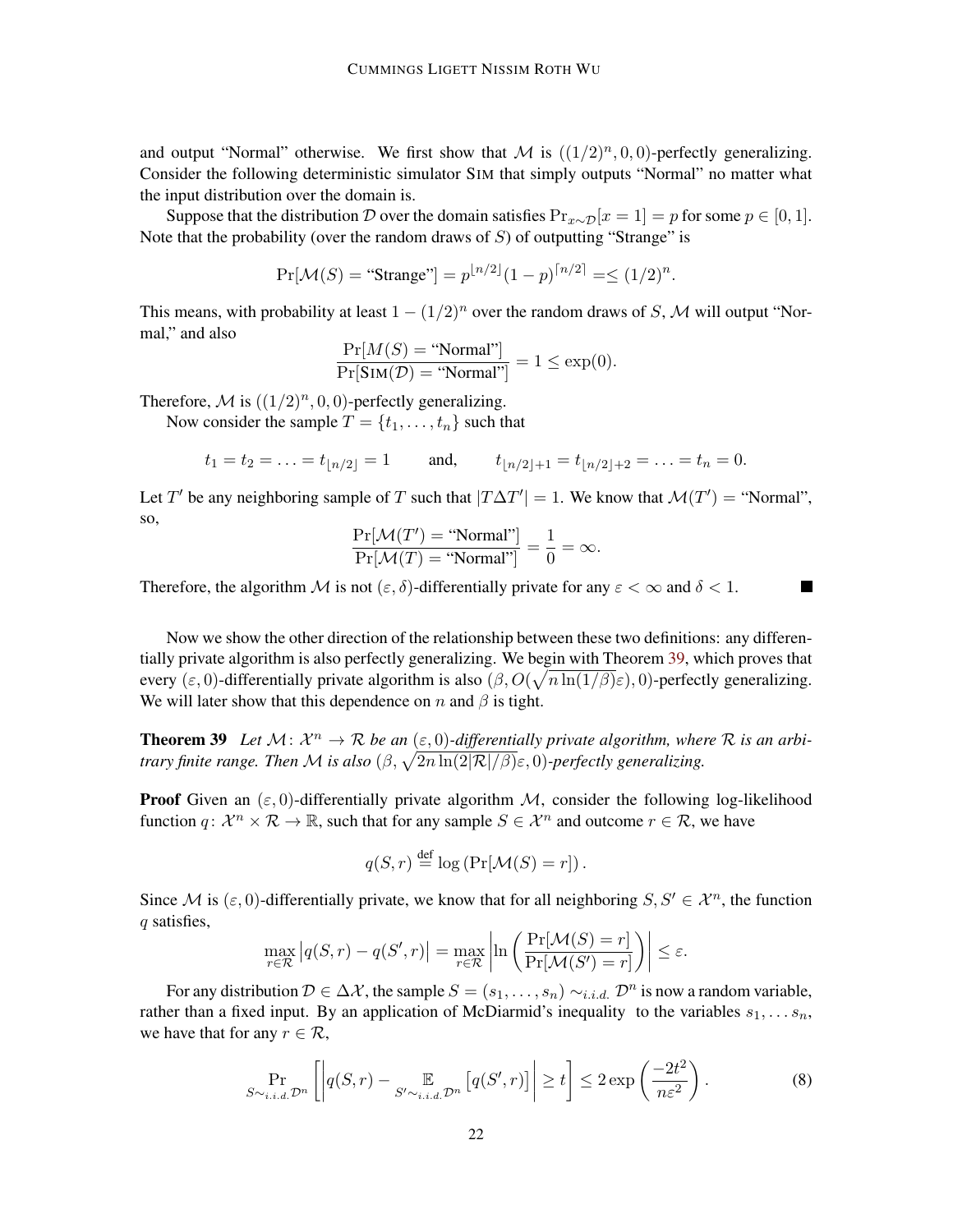Instantiating Equation [\(8\)](#page-21-1) with  $t = \epsilon \sqrt{(n/2) \ln(2/\mathcal{R})/3}$  and taking a union bound, we have that with probability at least  $1 - \beta$ , it holds for all  $r \in \mathcal{R}$  that,

<span id="page-22-1"></span>
$$
\left| q(S,r) - \underset{S' \sim i.i.d. \mathcal{D}^n}{\mathbb{E}} \left[ q(S',r) \right] \right| \leq \varepsilon \sqrt{(n/2) \ln(2|\mathcal{R}|/\beta)}.
$$
\n(9)

Define the simulator SIM(D) for algorithm M on distribution D as follow for all  $r \in \mathcal{R}$ , output the r with probability proportional to  $\exp\left(\mathbb{E}_{S \sim i.i.d} \mathcal{D}^n\left[q(S,r)\right]\right)$ . Let

$$
Z = \frac{\sum_{r \in \mathcal{R}} \exp\left(\mathbb{E}_{S' \sim i.i.d.} \mathcal{D}^n \left[ q(S', r) \right] \right)}{\sum_{r \in \mathcal{R}} \exp\left( q(S, r) \right)}
$$

be the ratio between the normalization factors, and by Equation [\(9\)](#page-22-1),

$$
\exp\left(-\varepsilon\sqrt{(n/2)\ln(2|\mathcal{R}|/\beta)}\right) \le Z \le \exp\left(\varepsilon\sqrt{(n/2)\ln(2|\mathcal{R}|/\beta)}\right)
$$

We condition on the bound in Equation [\(9\)](#page-22-1) for the remainder of the proof, which holds except with probability  $\beta$ . For any  $r \in \mathcal{R}$ ,

$$
\frac{\Pr[\mathcal{M}(S) = r]}{\Pr[\text{SIM}(\mathcal{D}) = r]} = \frac{\exp (q(S, r))}{\exp (\mathbb{E}_{S' \sim i.i.d.} \mathcal{D}^n[q(S', r)]) / Z}
$$

$$
= \exp \left(q(S, r) - \mathbb{E}_{S' \sim i.i.d.} \mathcal{D}^n[q(S', r)]\right) \cdot Z
$$

$$
\leq \exp \left(\varepsilon \sqrt{2n \ln(2|\mathcal{R}|/\beta)}\right),
$$

where the last inequality is due to Equation [\(9\)](#page-22-1).

For any  $\mathcal{O} \subseteq \mathcal{R}$  and for  $\varepsilon' = \varepsilon \sqrt{2n \ln(2|\mathcal{R}|/\beta)}$ ,

$$
\Pr[\mathcal{M}(S) \in \mathcal{O}] = \sum_{r \in \mathcal{O}} \Pr[\mathcal{M}(S) = r]
$$

$$
\leq \sum_{r \in \mathcal{O}} e^{\varepsilon'} \Pr[\text{SIM}(\mathcal{D}) = r]
$$

$$
= e^{\varepsilon'} \Pr[\text{SIM}(\mathcal{D}) \in \mathcal{O}].
$$

Similarly, we could also show

$$
\frac{\Pr[\text{Sim}(\mathcal{D}) \in \mathcal{O}]}{\Pr[\mathcal{M}(S) \in \mathcal{O}]} \le \exp\left(\varepsilon \sqrt{2n \ln(2|\mathcal{R}|/\beta)}\right).
$$

Thus for any distribution  $\mathcal{D} \in \Delta \mathcal{X}$ , with probability at least  $1-\beta$  over the choice of  $S \sim_{i.i.d.} \mathcal{D}^n$ , we have that  $\mathcal{M}(S) \approx_{\varepsilon',0} \text{Sim}(\mathcal{D})$ , for  $\varepsilon' = \varepsilon \sqrt{2n \ln(2|\mathcal{R}|/\beta)}$ , so  $\mathcal{M}$  is  $(\beta, \varepsilon \sqrt{2n \ln(2|\mathcal{R}|/\beta)}, 0)$ perfectly generalizing. L.

The following result proves that the degradation of  $\varepsilon$  in Theorem [39](#page-21-0) is necessary, and the dependence on *n* and  $\beta$  is asymptotically tight.

<span id="page-22-0"></span>**Theorem 40** For any  $\varepsilon > 0$ ,  $\beta \in (0, 1)$  and  $n \in \mathbb{N}$ , there exists a algorithm  $\mathcal{M} \colon \mathcal{X}^n \to \mathcal{R}$  that is  $(\varepsilon, 0)$ -differentially private, but not  $(\beta, \varepsilon', 0)$ -perfectly generalizing for any  $\varepsilon' = o(\varepsilon \sqrt{n \ln(1/\beta)})$ .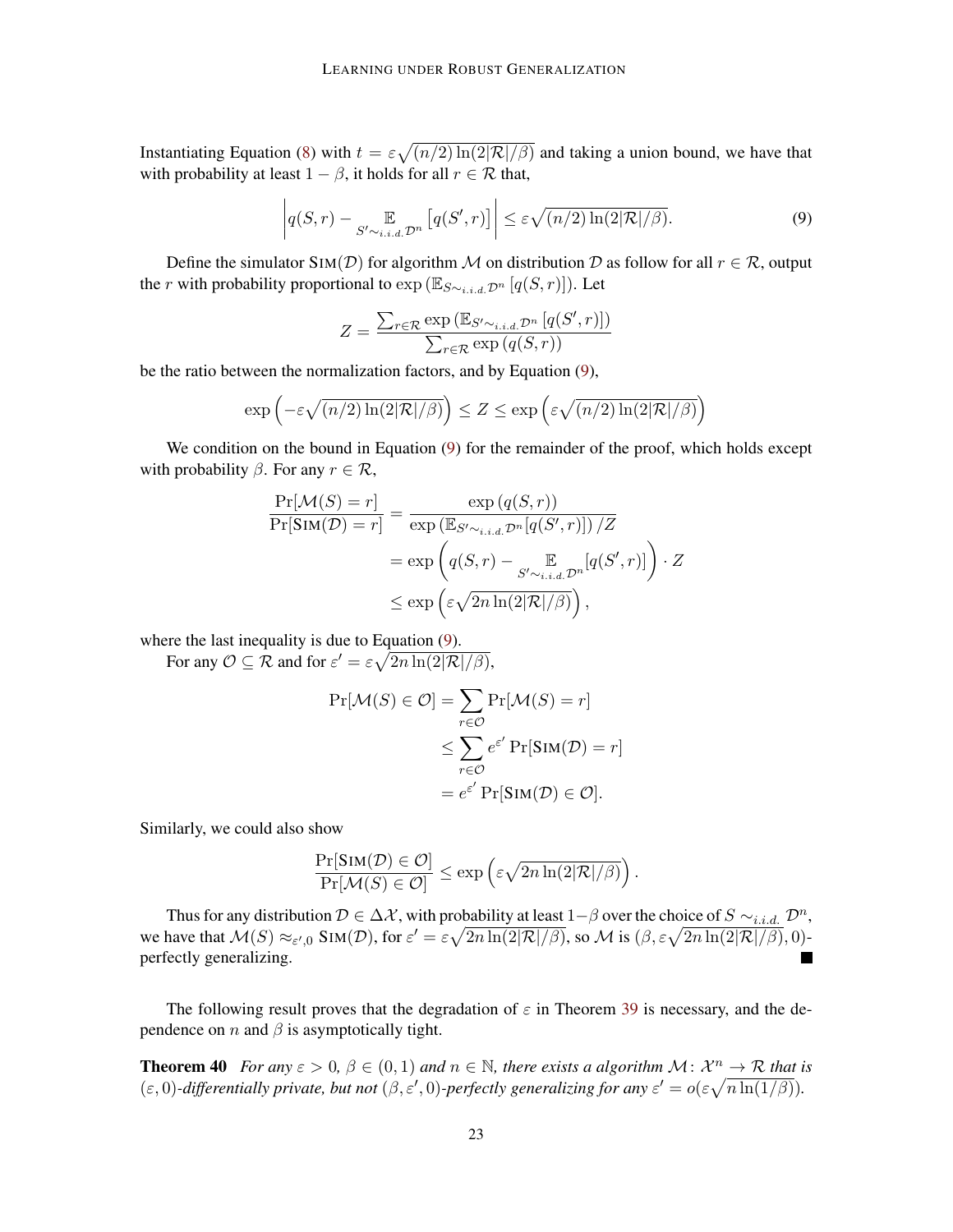**Proof** Consider the domain  $\mathcal{X} = \{0, 1\}$  and the distribution D over X such that  $Pr_{x \sim \mathcal{D}}[x = 1]$  $Pr_{x \sim \mathcal{D}}[x = 0] = 1/2$ . Consider following algorithm  $\mathcal{M}: \mathcal{X}^n \to \{0, 1\}$ . Given a sample  $S =$  ${s_1, \ldots, s_n} \in \mathcal{X}^n$ , M will do the following:

- 1. first compute the sample average  $\overline{s} = \frac{1}{n}$  $\frac{1}{n}\sum_{i=1}^n s_i;$
- 2. then compute a noisy estimate  $\hat{s} = \bar{s} + \text{Lap}(\frac{1}{n\epsilon})$  by adding Laplace noise with parameter  $1/n\varepsilon$ ;
- 3. if  $\hat{s}$  < 1/2, output 0; otherwise, output 1.

In words, the algorithm tries to identify the majority in the sample based on the noisy estimate  $\hat{s}$ . Note that the average value  $\bar{s}$  is a  $(1/n)$ -sensitive statistic — that is, changing a single sample point  $s_i$  in S will change the value of  $\overline{s}$  by at most  $1/n$ . Also observe that M is the Laplace mechanism of [Dwork et al.](#page-25-7) [\(2006b\)](#page-25-7) composed with a (data independent) post-processing step, so we know  $\mathcal M$ is  $(\varepsilon, 0)$ -differentially private.

Now suppose that M is  $(\beta, \varepsilon', 0, n)$ -strongly generalizing for some  $\beta \in (0, 1)$ . Using a standard tail bound for the Binomial distribution, we know that for any  $S \sim_{i.i.d.} \mathcal{D}^n$  and  $k \leq 1/8$ , the sample average  $\bar{s}$  satisfies

$$
\Pr[\bar{s} \le n/2 - k] = \Pr[\bar{s} \ge n/2 + k] \ge \frac{1}{15} \exp(-16nk^2).
$$

In other words, for any  $\gamma \in (0, 1)$ , we have both  $\Pr[\overline{s} \le 1/2 - K] \ge \gamma$  and  $\Pr[\overline{s} \ge 1/2 + K] \ge \gamma$ , where  $K = \frac{\sqrt{\ln(1/(15\gamma))}}{4\sqrt{n}}$  $\frac{\overline{(1/(15\gamma))}}{4\sqrt{n}}$ . For the remainder of the proof, we will set  $\gamma = 2\sqrt{\beta}$ .

Let  $S_1, S_2 \sim_{i.i.d.} \mathcal{D}^n$  be two random samples with sample averages  $\overline{s}_1$  and  $\overline{s}_2$ . By Corollary [10,](#page-6-1) we know that  $Pr[\mathcal{M}(S_1) \not\approx_{2\epsilon',0} \mathcal{M}(S_2)] \leq 2\beta$ . Since  $\gamma^2 > 2\beta$ , it follows that with strictly positive probability over the random draws over S<sub>1</sub> and S<sub>2</sub>, all of the events that  $\overline{s}_1 \leq n/2 - K$ ,  $\overline{s}_2 \ge n/2 + K$ , and  $\mathcal{M}(S_1) \approx_{2\varepsilon',0} \mathcal{M}(S_2)$  occur simultaneously. For the remainder of the proof, we condition on samples  $S_1$  and  $S_2$  satisfying these conditions, which will happen with probability greater than  $2\beta$ .

If we apply our algorithm M to both samples, we will first obtain noisy estimates  $\hat{s}_1$  and  $\hat{s}_2$ , and by the property of the Laplace distribution, we know for any  $t > 0$ 

$$
\Pr\left[|\hat{s}_1 - \overline{s}_1| < K\right] = 1 - \exp(-Kn\varepsilon) \qquad \text{and} \qquad \Pr\left[|\hat{s}_2 - \overline{s}_2| < K\right] = 1 - \exp(-Kn\varepsilon)
$$

Note that the event  $|\hat{s}_1 - \overline{s}_1| < K$  implies that  $M(S_1) = 0$ , and the event  $|\hat{s}_2 - \overline{s}_2| < K$  implies that  $M(S_2) = 1$ . The condition of  $M(S_1) \approx_{2\varepsilon',0} M(S_2)$  implies that

$$
\exp(2\varepsilon') \ge \frac{\Pr[M(S_1) = 0]}{\Pr[M(S_2) = 0]} = \frac{\Pr[M(S_1) = 0]}{1 - \Pr[M(S_2) = 1]} \ge \frac{1 - \exp(-Kn\varepsilon)}{\exp(-Kn\varepsilon)} = \exp(Kn\varepsilon) - 1
$$

It follows that we must have

$$
\varepsilon' \ge \frac{1}{2}(Kn\varepsilon - 1) = \Omega\left(\varepsilon\sqrt{n\ln(1/\beta)}\right),\,
$$

which recovers the stated bound.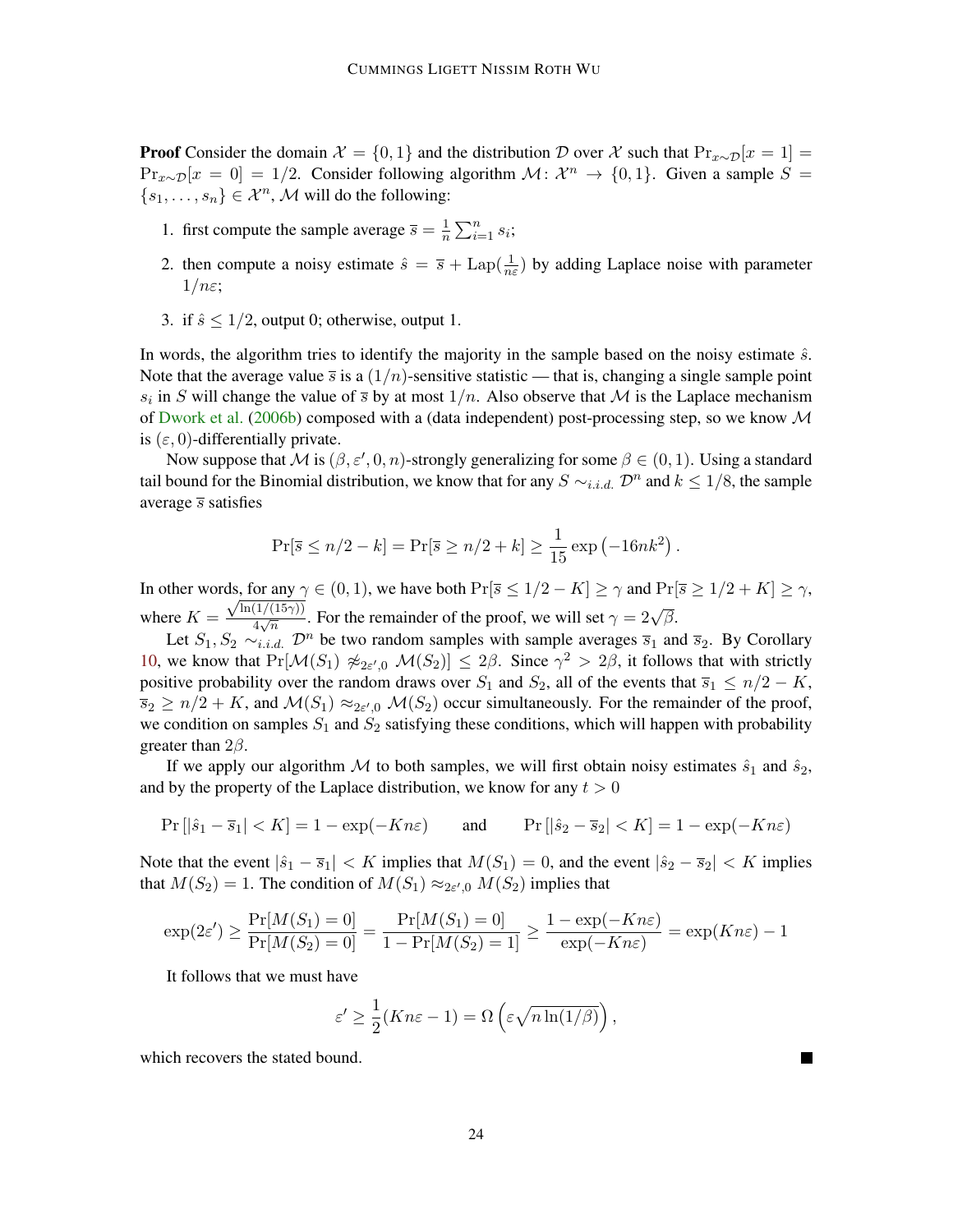Theorems [39](#page-21-0) and Theorem [40](#page-22-0) only show a relationship between  $(\varepsilon, 0)$ -differential privacy and strong generalization. To show such a relationship when  $\delta > 0$ , we appeal to *group privacy*, first studied by [Dwork et al.](#page-25-13) [\(2006a\)](#page-25-13), which says that if M is  $(\varepsilon, \delta)$ -differentially private and two samples S, S' differ on k entries, then  $\mathcal{M}(S) \approx_{k \in, k \in (k-1) \in \delta} \mathcal{M}(S')$ . Using simulator SIM $\mathcal{D} = \mathcal{M}(S^*)$  for any fixed sample  $S^* \sim_{i.i.d.} \mathcal{D}^n$  and by the fact that any sample S can differ from  $S^*$  in an most n samples, we see that M is  $(0, n\varepsilon, ne^{(n-1)\varepsilon}\delta)$ -perfectly generalizing.

Unfortunately, this blowup in parameters is generally unacceptable for most tasks. We suspect that the necessary blowup in the  $\varepsilon$  parameter is closer to  $\Theta\left(\sqrt{n\ln(1/\beta)}\right)$  as with  $(\varepsilon,0)$ -differential privacy, but leave a formal proof as an open question for future work.

On the positive side, most known  $(\varepsilon, \delta)$ -differentially private algorithms are designed by composing several  $(\epsilon', 0)$ -differentially private algorithms, where the  $\delta > 0$  is an artifact of the composition (see, e.g., Theorem 3.20 of [Dwork and Roth](#page-25-8) [\(2014\)](#page-25-8) for more details). Since perfect general-ization enjoys adaptive composition (as shown in [Bassily and Freund](#page-24-1)  $(2016)$ ), we could also obtain  $(\beta, \varepsilon, \delta)$ -perfectly generalizing algorithms by composing a collection of  $(\beta, \varepsilon, 0)$ -perfectly generalizing algorithms together. This will give better generalization parameters than a direct reduction via group privacy.

#### Acknowledgments

We thank Adam Smith and Raef Bassily for helpful comments about adaptive composition of perfectly generalizing mechanisms and pointing out an error in an earlier version of this paper. We thank Shay Moran for telling us about variable length compression schemes and sharing with us his manuscript [David et al.](#page-25-3) [\(2016\)](#page-25-3). We thank our anonymous reviewers for numerous helpful comments.

The first author is supported in part by NSF grant 1254169, US-Israel Binational Science Foundation grant 2012348, and a Simons Graduate Fellowship. The second author is supported in part by NSF grants 1254169 and 1518941, US-Israel Binational Science Foundation Grant 2012348, the Charles Lee Powell Foundation, a Google Faculty Research Award, an Okawa Foundation Research Grant, a subcontract through the DARPA Brandeis project, a grant from the HUJI Cyber Security Research Center, and a startup grant from Hebrew University's School of Computer Science. Part of this work was completed when the second author was visiting the Simons Institute for the Theory of Computing at Berkeley. The third author is supported by grants from the Sloan Foundation, a Simons Investigator grant to Salil Vadhan, and NSF grant CNS-1237235. The fourth author is supported in part by an NSF CAREER award, NSF grant CNS-1513694, a subcontract through the DARPA Brandeis project, and a grant from the Sloan Foundation.

#### References

<span id="page-24-1"></span>Raef Bassily and Yoav Freund. [Typicality-based stability and privacy.](http://arxiv.org/abs/1604.03336) *CoRR*, abs/1604.03336, 2016.

<span id="page-24-0"></span>Raef Bassily, Kobbi Nissim, Adam D. Smith, Thomas Steinke, Uri Stemmer, and Jonathan Ullman. Algorithmic stability for adaptive data analysis. In *Proceedings of the 48th Annual ACM on Symposium on Theory of Computing, STOC*, 2016.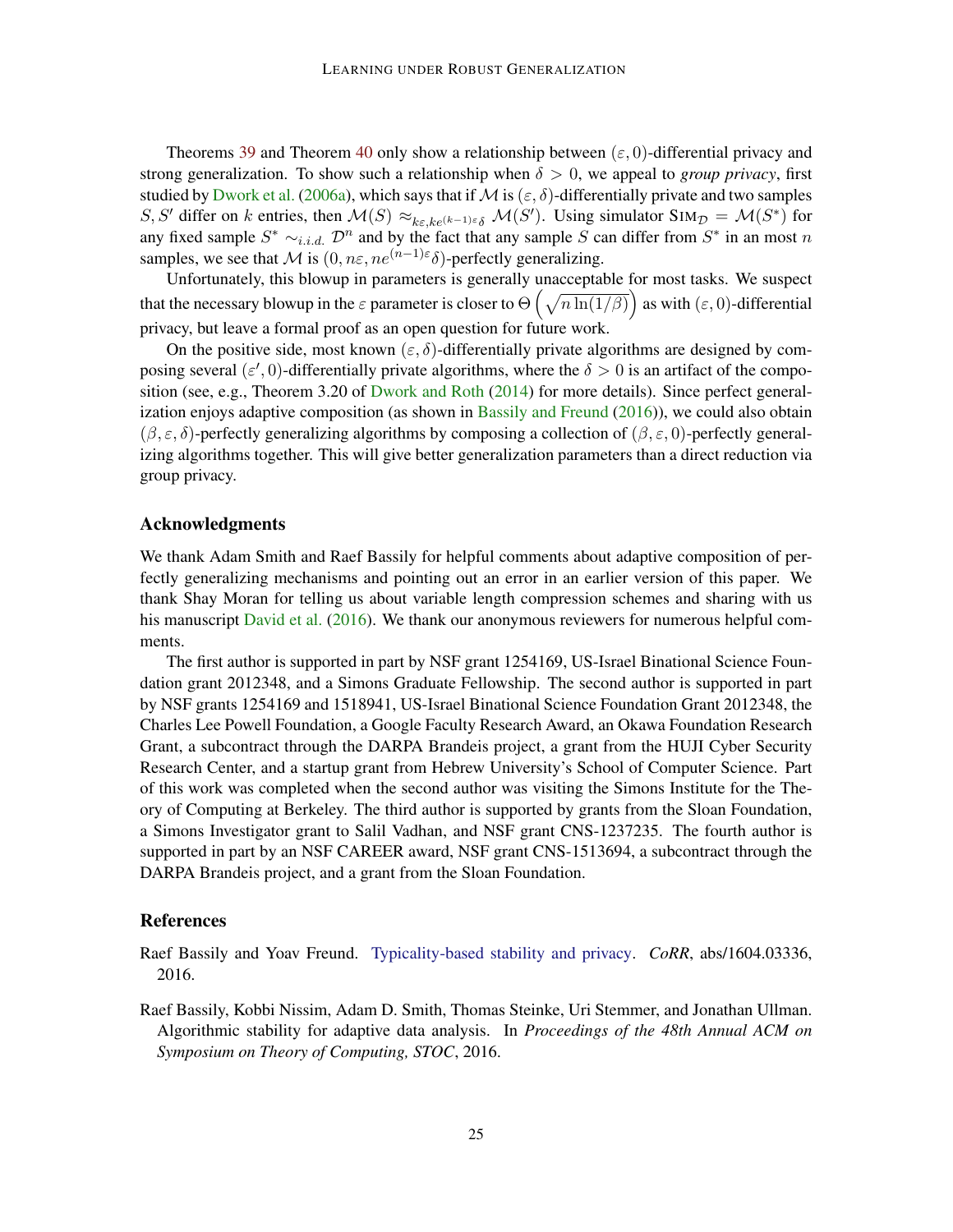- <span id="page-25-12"></span>Avrim Blum and Moritz Hardt. [The ladder: A reliable leaderboard for machine learning competi](http://jmlr.org/proceedings/papers/v37/blum15.html)[tions.](http://jmlr.org/proceedings/papers/v37/blum15.html) In *Proceedings of the 32nd International Conference on Machine Learning, ICML*, pages 1006–1014, 2015.
- <span id="page-25-11"></span>Avrim Blum, Katrina Ligett, and Aaron Roth. A learning theory approach to noninteractive database privacy. In *Proceedings of the 40th Annual ACM Symposium on Theory of Computing, STOC*, pages 609–618, 2008.
- <span id="page-25-6"></span>Anselm Blumer, Andrzej Ehrenfeucht, David Haussler, and Manfred K Warmuth. Occams razor. *Readings in machine learning*, pages 201–204, 1990.
- <span id="page-25-4"></span>Olivier Bousquet and Andre Elisseeff. Stability and generalization. ´ *Journal of Machine Learning Research*, 2:499–526, 2002.
- <span id="page-25-10"></span>Mark Bun, Kobbi Nissim, Uri Stemmer, and Salil P. Vadhan. [Differentially private release and](http://dx.doi.org/10.1109/FOCS.2015.45) [learning of threshold functions.](http://dx.doi.org/10.1109/FOCS.2015.45) In *IEEE 56th Annual Symposium on Foundations of Computer Science, FOCS*, pages 634–649, 2015.
- <span id="page-25-3"></span>Ofir David, Shay Moran, and Amir Yehudayof. Supervised learning through the lens of compression. *Preprint*, 2016.
- <span id="page-25-8"></span>Cynthia Dwork and Aaron Roth. [The algorithmic foundations of differential privacy.](http://dx.doi.org/10.1561/0400000042) *Foundations and Trends in Theoretical Computer Science*, 9(3-4):211–407, 2014.
- <span id="page-25-13"></span>Cynthia Dwork, Krishnaram Kenthapadi, Frank McSherry, Ilya Mironov, and Moni Naor. *Advances in Cryptology - EUROCRYPT 2006: 24th Annual International Conference on the Theory and Applications of Cryptographic Techniques. Proceedings*, chapter Our Data, Ourselves: Privacy Via Distributed Noise Generation, pages 486–503. Springer Berlin Heidelberg, 2006a.
- <span id="page-25-7"></span>Cynthia Dwork, Frank McSherry, Kobbi Nissim, and Adam Smith. Calibrating noise to sensitivity in private data analysis. In *Proceedings of the 3rd Conference on Theory of Cryptography, TCC*, pages 265–284, 2006b.
- <span id="page-25-2"></span>Cynthia Dwork, Vitaly Feldman, Moritz Hardt, Toni Pitassi, Omer Reingold, and Aaron Roth. Generalization in adaptive data analysis and holdout reuse. In *Advances in Neural Information Processing Systems, NIPS*, pages 2341–2349, 2015a.
- <span id="page-25-1"></span>Cynthia Dwork, Vitaly Feldman, Moritz Hardt, Toniann Pitassi, Omer Reingold, and Aaron Roth. The reusable holdout: Preserving validity in adaptive data analysis. *Science*, 349(6248):636–638, 2015b.
- <span id="page-25-0"></span>Cynthia Dwork, Vitaly Feldman, Moritz Hardt, Toniann Pitassi, Omer Reingold, and Aaron Roth. [Preserving statistical validity in adaptive data analysis.](http://doi.acm.org/10.1145/2746539.2746580) In *Proceedings of the 47th Annual ACM on Symposium on Theory of Computing, STOC*, pages 117–126, 2015c.
- <span id="page-25-5"></span>Yoav Freund and Robert E Schapire. A decision-theoretic generalization of on-line learning and an application to boosting. *Journal of computer and system sciences*, 55(1):119–139, 1997.
- <span id="page-25-9"></span>Shiva Prasad Kasiviswanathan, Homin K Lee, Kobbi Nissim, Sofya Raskhodnikova, and Adam Smith. What can we learn privately? *SIAM Journal on Computing*, 40(3):793–826, 2011.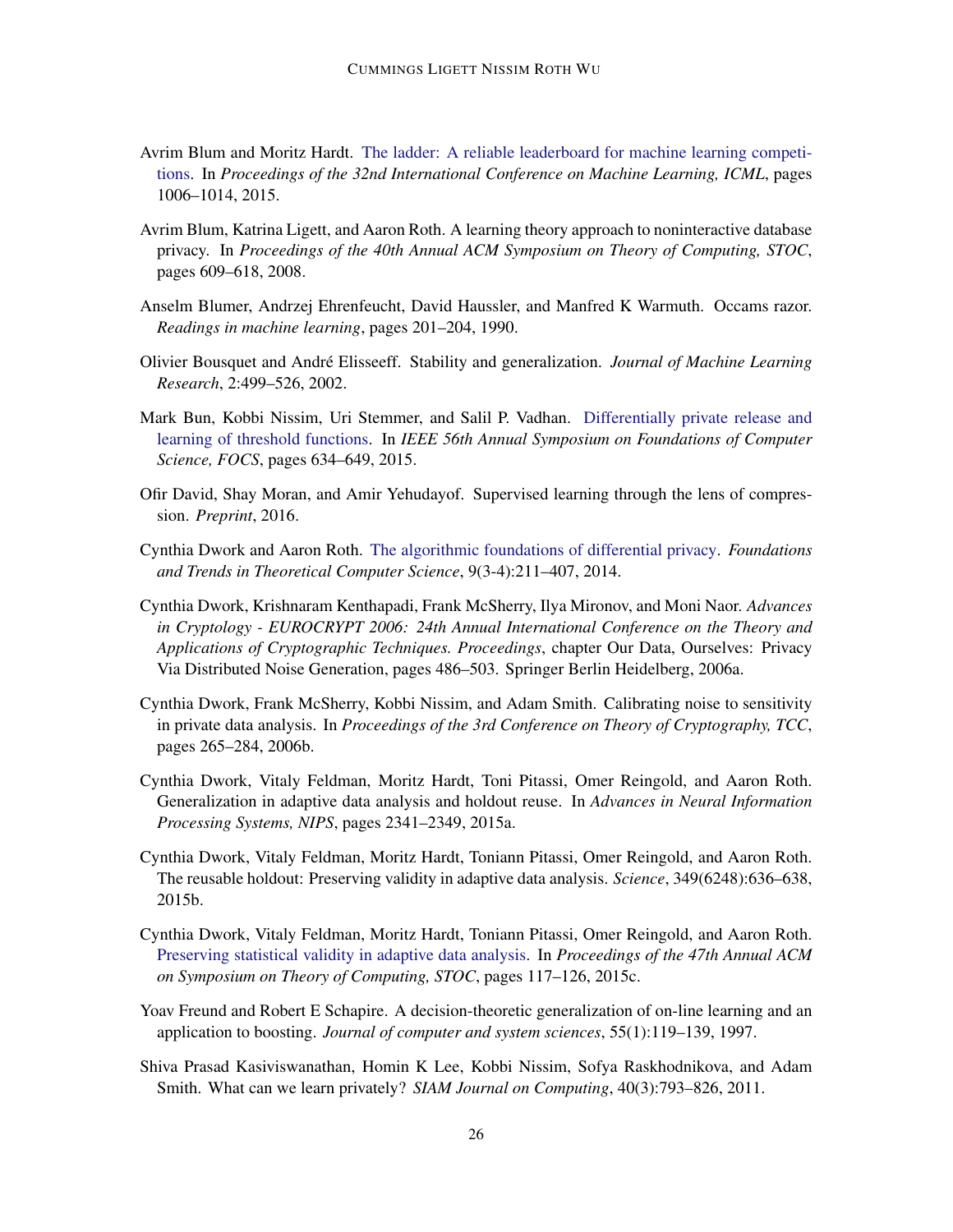- <span id="page-26-1"></span>Michael J Kearns and Umesh Virkumar Vazirani. *An introduction to computational learning theory*. MIT press, 1994.
- <span id="page-26-0"></span>Nick Littlestone and Manfred Warmuth. Relating data compression and learnability. Technical report, 1986.
- <span id="page-26-7"></span>Frank McSherry and Kunal Talwar. [Mechanism design via differential privacy.](http://dx.doi.org/10.1109/FOCS.2007.41) In *48th Annual IEEE Symposium on Foundations of Computer Science, FOCS*, pages 94–103, 2007.
- <span id="page-26-2"></span>Tomaso Poggio, Ryan Rifkin, Sayan Mukherjee, and Partha Niyogi. General conditions for predictivity in learning theory. *Nature*, 428(6981):419–422, 2004.
- <span id="page-26-6"></span>Daniel Russo and James Zou. Controlling bias in adaptive data analysis using information theory. In *Proceedings of the 19th International Conference on Artificial Intelligence and Statistics, AISTATS*, 2016.
- <span id="page-26-4"></span>S. Shalev-Shwartz and S. Ben-David. *Understanding Machine Learning: From Theory to Algorithms*. Cambridge University Press, 2014.
- <span id="page-26-3"></span>Shai Shalev-Shwartz, Ohad Shamir, Nathan Srebro, and Karthik Sridharan. Learnability, stability and uniform convergence. *The Journal of Machine Learning Research*, 11:2635–2670, 2010.
- <span id="page-26-8"></span>Vladimir N Vapnik and A Ya Chervonenkis. On the uniform convergence of relative frequencies of events to their probabilities. In *Measures of Complexity*, pages 11–30. Springer International Publishing, 1971.
- <span id="page-26-5"></span>Manfred K. Warmuth. *Compressing to VC Dimension Many Points*, volume 2777, pages 743–744. Springer Berlin Heidelberg, 2003.

#### <span id="page-26-9"></span>Appendix A. Missing Proofs in Section [2](#page-3-0)

# Proof [Proof of Lemma [9\]](#page-6-2)

In the following, we will use  $(a \wedge b)$  to denote  $\min\{a, b\}$ . For all  $\mathcal{O} \subseteq \mathcal{R}$ ,

$$
\Pr_{y \sim \mathcal{J}_1} [y \in \mathcal{O}] \le (\exp(\varepsilon) \Pr_{y \sim \mathcal{J}_2} [y \in \mathcal{O}] + \delta) \wedge 1
$$
  
\n
$$
\le (\exp(\varepsilon) \Pr_{y \sim \mathcal{J}_2} [y \in \mathcal{O}] ) \wedge 1 + \delta
$$
  
\n
$$
\le \exp(\varepsilon) \left( \exp(\varepsilon') \Pr_{y \sim \mathcal{J}_3} [y \in \mathcal{O}] + \delta' \right) + \delta
$$
  
\n
$$
= \exp(\varepsilon + \varepsilon') \Pr_{y \sim \mathcal{J}_3} [y \in \mathcal{O}] + 2\delta' + \delta.
$$

A similar argument gives  $Pr_{y \sim \mathcal{J}_3} [y \in \mathcal{O}] \le \exp(\varepsilon + \varepsilon') Pr_{y \sim \mathcal{J}_1} [y \in \mathcal{O}] + 2\delta + \delta'.$ 

**Proof** [Proof of Corollary [10\]](#page-6-1) By a union bound, with probability  $1 - 2\beta$  over the draws of  $T_1, T_2 \sim_{i.i.d.} C^n$ ,

**Contract** 

$$
\mathcal{M}(T_1)\approx_{\varepsilon,\delta} \text{Sim}_{\mathcal{C}}\approx_{\varepsilon,\delta} \mathcal{M}(T_2).
$$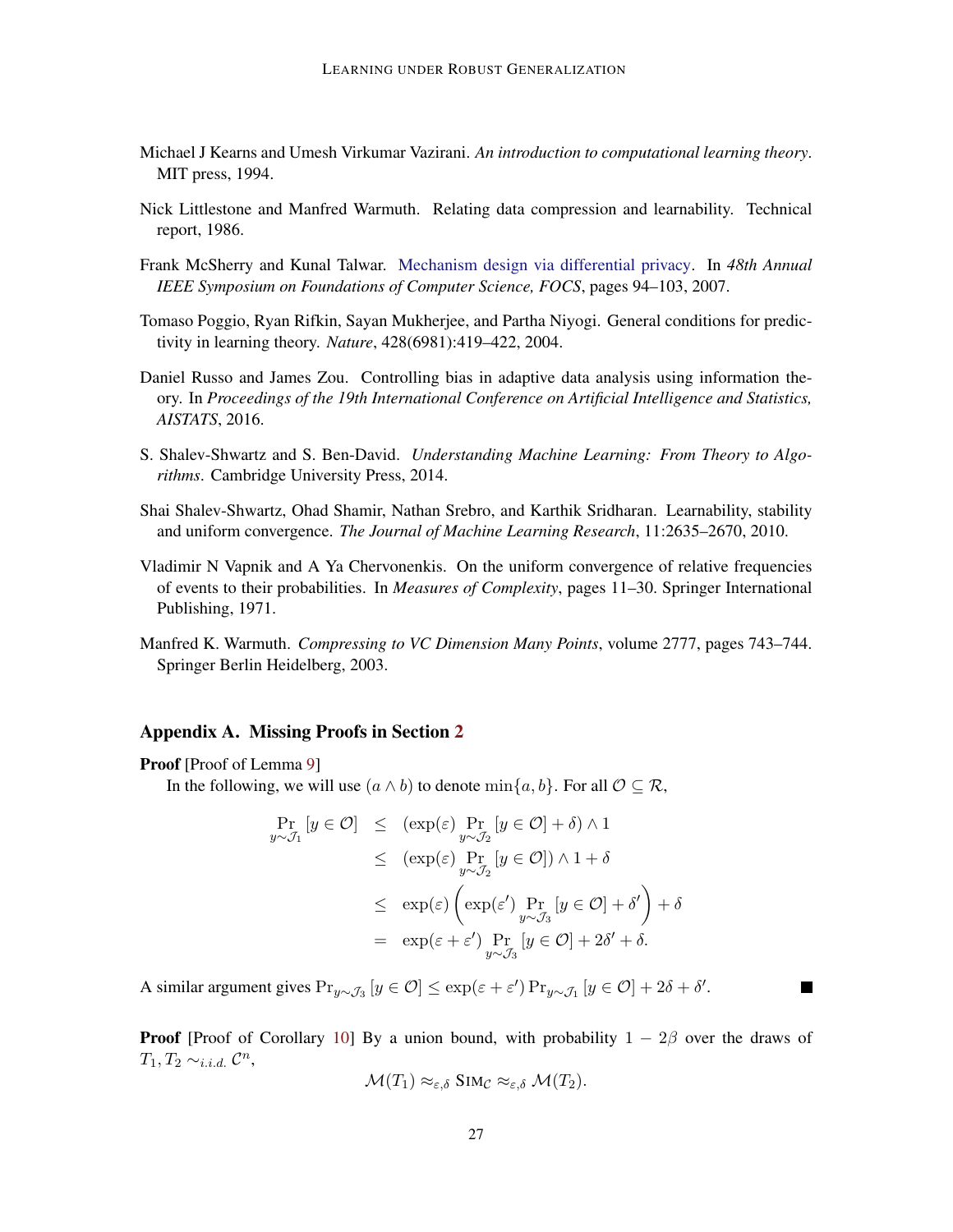П

The result then follows from Lemma [9.](#page-6-2)

**Proof** [Proof of Lemma [11\]](#page-7-2) The result for robustly generalizing mechanisms follows immediately from the definition: Assume by way of contradiction that there exists an  $(\alpha, \beta)$ -robustly generalizing mechanism  $\mathcal{M}: \mathcal{Y}^n \to \mathcal{R}$  and a post-processing procedure  $\mathcal{A}: \mathcal{R} \to \mathcal{R}'$  such that  $\mathcal{A} \circ \mathcal{M}$  is not  $(\alpha, \beta)$ -robustly generalizing. Then there exists an adversary A' such that  $\mathcal{A}'(\mathcal{A}(M(T)))$  outputs a hypothesis h that violates the robust generalization condition. However, this would imply that  $A' \circ A$ is an adversary that violates the robust generalization condition, contradicting the assumption that  $M$  is  $(\alpha, \beta)$ -robustly generalizing.

Let  $M: \mathcal{Y}^n \to \mathcal{R}$  be  $(\beta, \varepsilon, \delta)$ -perfectly generalizing, and let  $\mathcal{A}: \mathcal{R} \to \mathcal{R}'$  be a post-processing procedure. Fix any distribution C, and let SIMc denote the simulator such that  $\mathcal{M}(T) \approx_{\epsilon,\delta}$  SIMc with probability  $1 - \beta$  when  $T \sim_{i.i.d.} C^n$ . We will show that with probability at least  $1 - \beta$  over the sample  $T \sim_{i.i.d.} C^n$ ,

$$
\mathcal{A}(\mathcal{M}(T)) \approx_{\varepsilon,\delta} \mathcal{A}(\mathrm{Sim}_\mathcal{C}).
$$

First note that any randomized mapping can be decomposed into a convex combination of deterministic mappings. Let

$$
\mathcal{A} = \sum_{i=1} \gamma_i \mathcal{A}_i \quad \text{ s.t. } \quad \sum_{i=1} \gamma_i = 1 \text{ and } 0 < \gamma_i \leq 1 \; \forall i,
$$

where each  $A_i: \mathcal{R} \to \mathcal{R}'$  is deterministic. For the remainder of the proof, we will assume that  $\mathcal{M}(T) \approx_{\varepsilon,\delta} \text{SIM}_{\mathcal{C}}$ , which will be the case with probability  $1 - \beta$ .

Fix an arbitrary  $\mathcal{O}' \subseteq \mathcal{R}'$  and define  $\mathcal{O}_i = \{r \in \mathcal{R} \mid \mathcal{A}_i(r) \in \mathcal{O}'\}$  for  $i \in [k]$ .

$$
\Pr[\mathcal{A}(\mathcal{M}(T)) \in \mathcal{O}'] = \sum_{i=1}^{\gamma_i} \gamma_i \Pr[\mathcal{A}_i(\mathcal{M}(T)) \in \mathcal{O}']
$$
  
= 
$$
\sum_{i=1}^{\gamma_i} \gamma_i \Pr[\mathcal{M}(T) \in \mathcal{O}_i]
$$
  

$$
\leq \sum_{i=1}^{\gamma_i} \gamma_i (e^{\varepsilon} \Pr[\text{SIM}_{\mathcal{C}} \in \mathcal{O}_i] + \delta)
$$
  
= 
$$
\sum_{i=1}^{\gamma_i} \gamma_i (e^{\varepsilon} \Pr[\mathcal{A}_i(\text{SIM}_{\mathcal{C}}) \in \mathcal{O}'] + \delta)
$$
  
= 
$$
e^{\varepsilon} \Pr[\mathcal{A}(\text{SIM}_{\mathcal{C}}) \in \mathcal{O}'] + \delta.
$$

A symmetric argument shows that

$$
\Pr[\mathcal{A}(\text{SIM}_\mathcal{C}) \in \mathcal{O}'] \le e^{\varepsilon} \Pr[\mathcal{A}(\mathcal{M}(T)) \in \mathcal{O}'] + \delta.
$$

Thus with probability at least  $1-\beta$ ,  $\mathcal{A}(\mathcal{M}(T)) \approx_{\varepsilon,\delta} \mathcal{A}(\text{SIM}_\mathcal{C})$ . The mapping  $\mathcal{A}(\text{SIM}_\mathcal{C})$ :  $\mathcal{Y}^n \to$  $\mathcal{R}'$  is simply a new simulator, so  $\mathcal{A} \circ \mathcal{M}$  is  $(\beta, \varepsilon, \delta)$ -perfectly generalizing.

**Proof** [Proof of Theorem [12\]](#page-7-0) Fix any distribution C, and for all  $i \in [k]$  let  $\text{SIM}_i(\mathcal{C})$  denote the simulator such that  $\mathcal{M}_i(T) \approx_{\varepsilon, \delta} \text{SIM}_i(\mathcal{C})$  with probability  $1 - \beta_i$  when  $T \sim_{i.i.d.} \mathcal{C}^n$ . Define SIM $_{[k]}(\mathcal{C}) =$  $(SIM_1(\mathcal{C}), \ldots, SIM_k(\mathcal{C}))$ . For the remainder of the proof, we will assume that  $\mathcal{M}_i(T) \approx_{\varepsilon, \delta} SIM_i(\mathcal{C})$